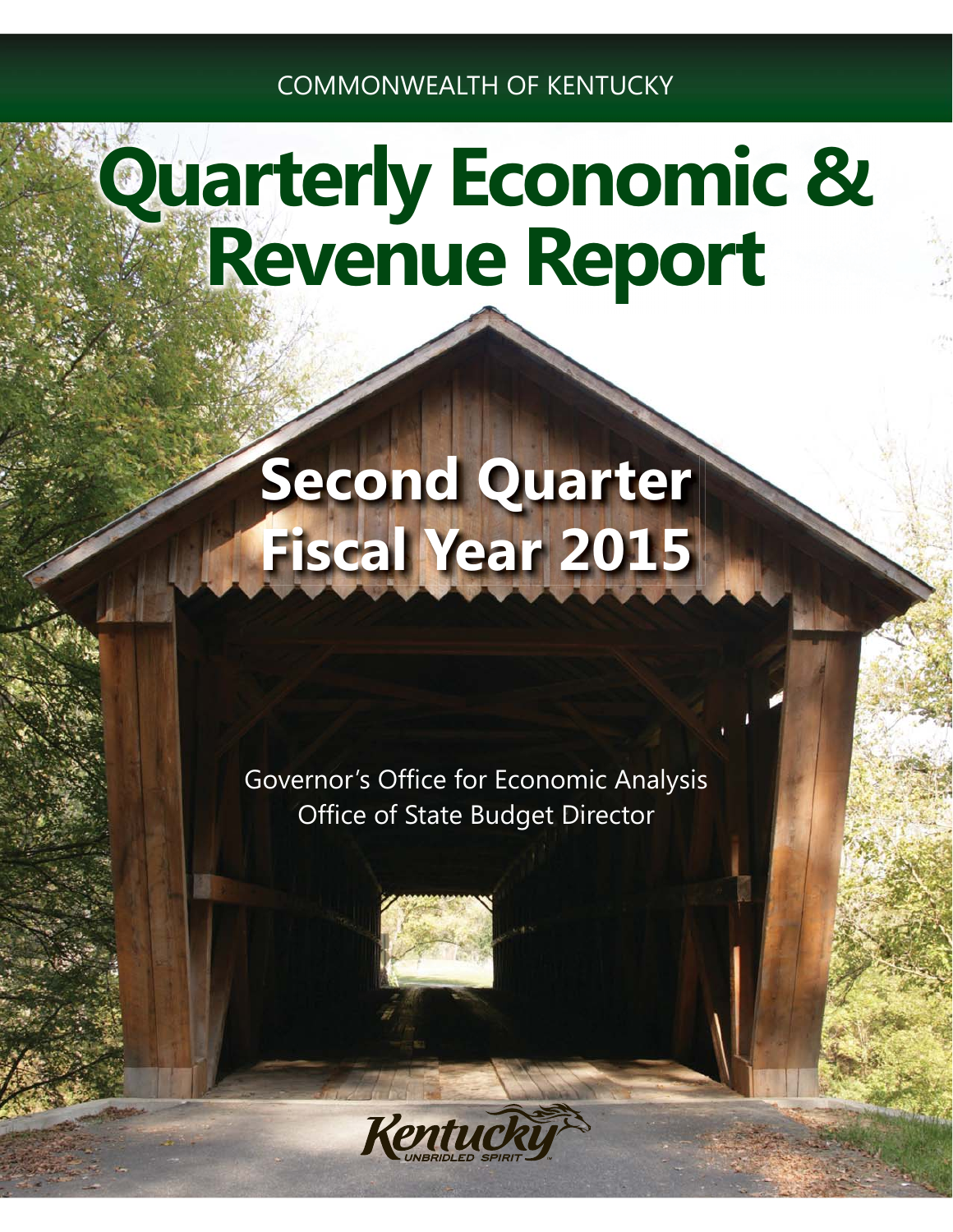

*Office of State Budget Director*

284 Capitol Annex, 702 Capitol Avenue Frankfort, Kentucky 40601

> (502) 564-7300 Internet: osbd.ky.gov

**Jane C. Driskell State Budget Director**

Governor's Office for Policy and Management Governor's Office for Economic Analysis Governor's Office for Policy Research

January 30, 2015

**Steven L. Beshear Governor**

> The Honorable Steven L. Beshear Governor Commonwealth of Kentucky State Capitol Building Frankfort, KY 40601

Dear Governor Beshear:

The attached Quarterly Economic and Revenue Report summarizes the revenue and economic statistics for the second quarter of Fiscal Year 2015 (FY15). It also includes an interim economic and revenue forecast for the next three fiscal quarters.

General Fund receipts are now projected to surpass the enacted estimates by \$8.0 million in FY15, while Road Fund receipts are now projected to fall short of the enacted estimates by \$43.7 million in FY15.

The fiscal situation has solidified considerably since the first quarterly report was published. General Fund revenue grew 5.8 percent in the second quarter, with nominal revenues \$140.8 million greater than the second quarter of FY14. The second quarter boasted the highest rate of growth during a single quarter since the third quarter of FY12. Year-to-date growth went from 1.1 percent after the first quarter to the current pace of 3.5 percent. In order to hit the enacted estimate of 3.6 percent growth, or \$9,801.2 million, General Fund growth needs to grow 3.7 percent.

Road Fund revenues are forecasted to decline significantly over the final six months of the fiscal year and then fall even more precipitously in the first quarter of FY16. The first two quarters of FY15 have seen Road Fund revenues increase 1.1 percent. The second half of the year is estimated to decline by 8.5 percent while collections in the first quarter of FY16 decline by 16.5 percent.

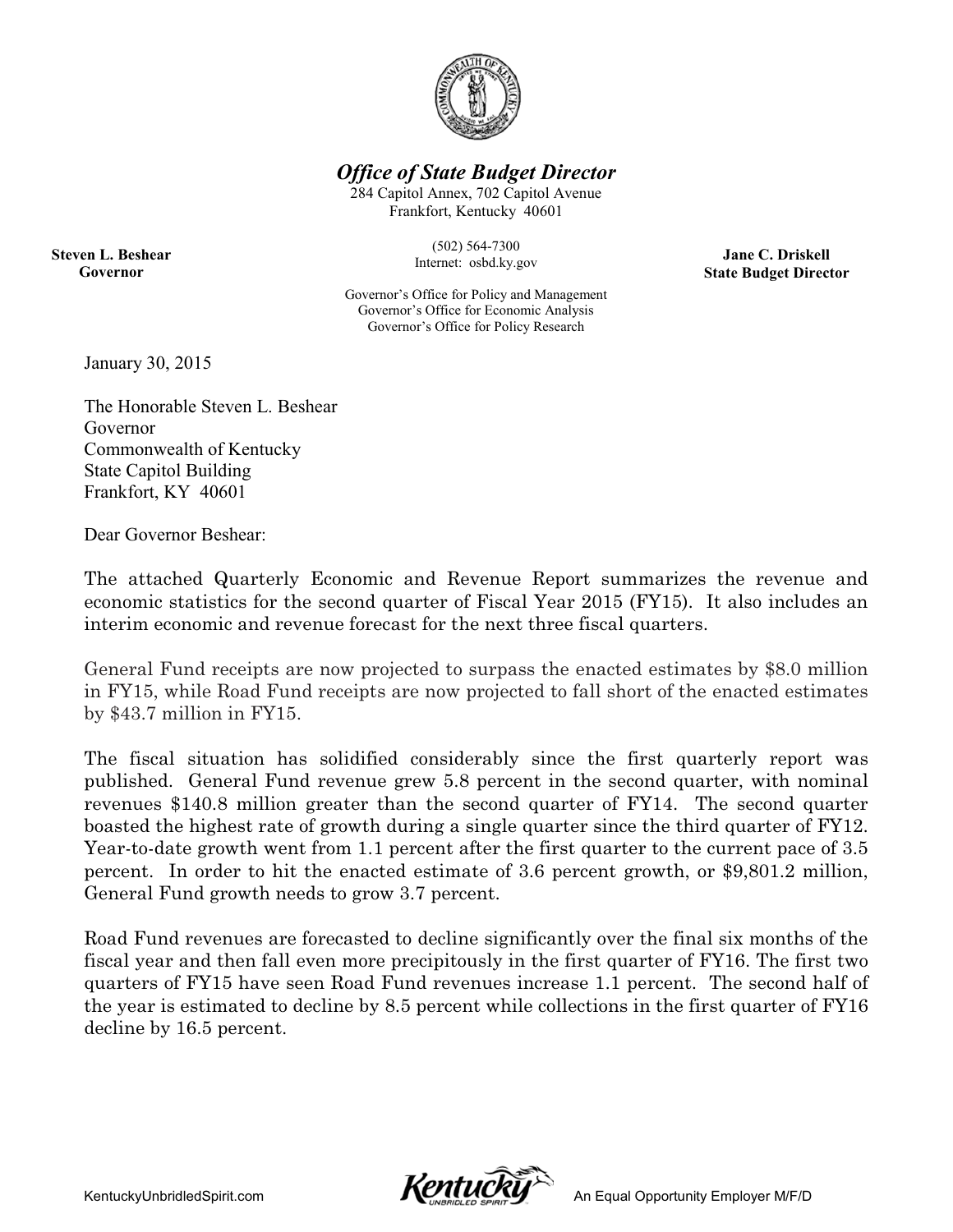Governor Beshear January 30, 2015 Page 2

The upcoming fiscal quarters will prove very telling as to the relative strength of economic factors and their ability to generate an elastic response in state tax revenues. These trends will be closely monitored as the next two quarters progress.

Sincerely,

Jane C. Diskell

Jane C. Driskell State Budget Director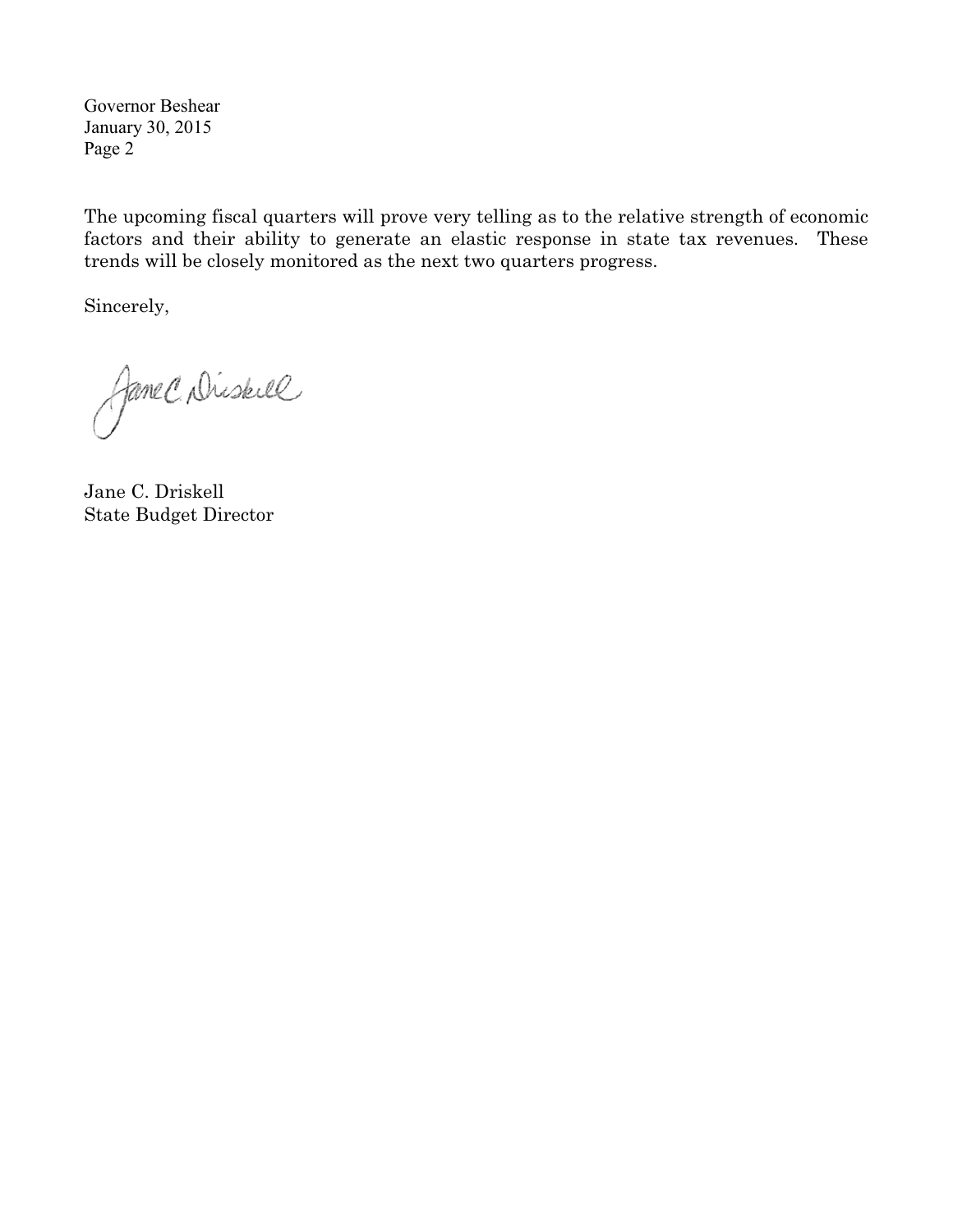## TABLE OF CONTENTS

| ${\bf Executive\; Summary\;{}~~}\dots\!{}~~\dots\!{}~~\dots\!{}~~\dots\!{}~~\dots\!{}~~\dots\!{}~~\dots\!{}~~\dots\!{}~~\dots\!{}~~\dots\!{}~~\dots\!{}~~\dots\!{}~~\dots\!{}~~\dots\!{}~~\dots\!{}~~\dots\!{}~~\dots\!{}~~\dots\!{}~~\dots\!{}~~\dots\!{}~~\dots\!{}~~\dots\!{}~~\dots\!{}~~\dots\!{}~~\dots\!{}~~\dots\!{}~~\dots\!{}~~\dots\!{}~~\dots\!{}~~\dots\!{}~~\dots\!{}~~\dots\!{}~~\dots\!{}~~\dots\!{}~~\dots\!{}~~$ |
|------------------------------------------------------------------------------------------------------------------------------------------------------------------------------------------------------------------------------------------------------------------------------------------------------------------------------------------------------------------------------------------------------------------------------------|
| <b>Revenue Receipts</b>                                                                                                                                                                                                                                                                                                                                                                                                            |
|                                                                                                                                                                                                                                                                                                                                                                                                                                    |
|                                                                                                                                                                                                                                                                                                                                                                                                                                    |
| The Economy - Second Quarter FY15                                                                                                                                                                                                                                                                                                                                                                                                  |
|                                                                                                                                                                                                                                                                                                                                                                                                                                    |
|                                                                                                                                                                                                                                                                                                                                                                                                                                    |
| <b>Interim Outlook</b>                                                                                                                                                                                                                                                                                                                                                                                                             |
|                                                                                                                                                                                                                                                                                                                                                                                                                                    |
|                                                                                                                                                                                                                                                                                                                                                                                                                                    |
|                                                                                                                                                                                                                                                                                                                                                                                                                                    |
|                                                                                                                                                                                                                                                                                                                                                                                                                                    |
|                                                                                                                                                                                                                                                                                                                                                                                                                                    |

## Appendix

Kentucky State Government General & Road Fund Revenues ..... 22-24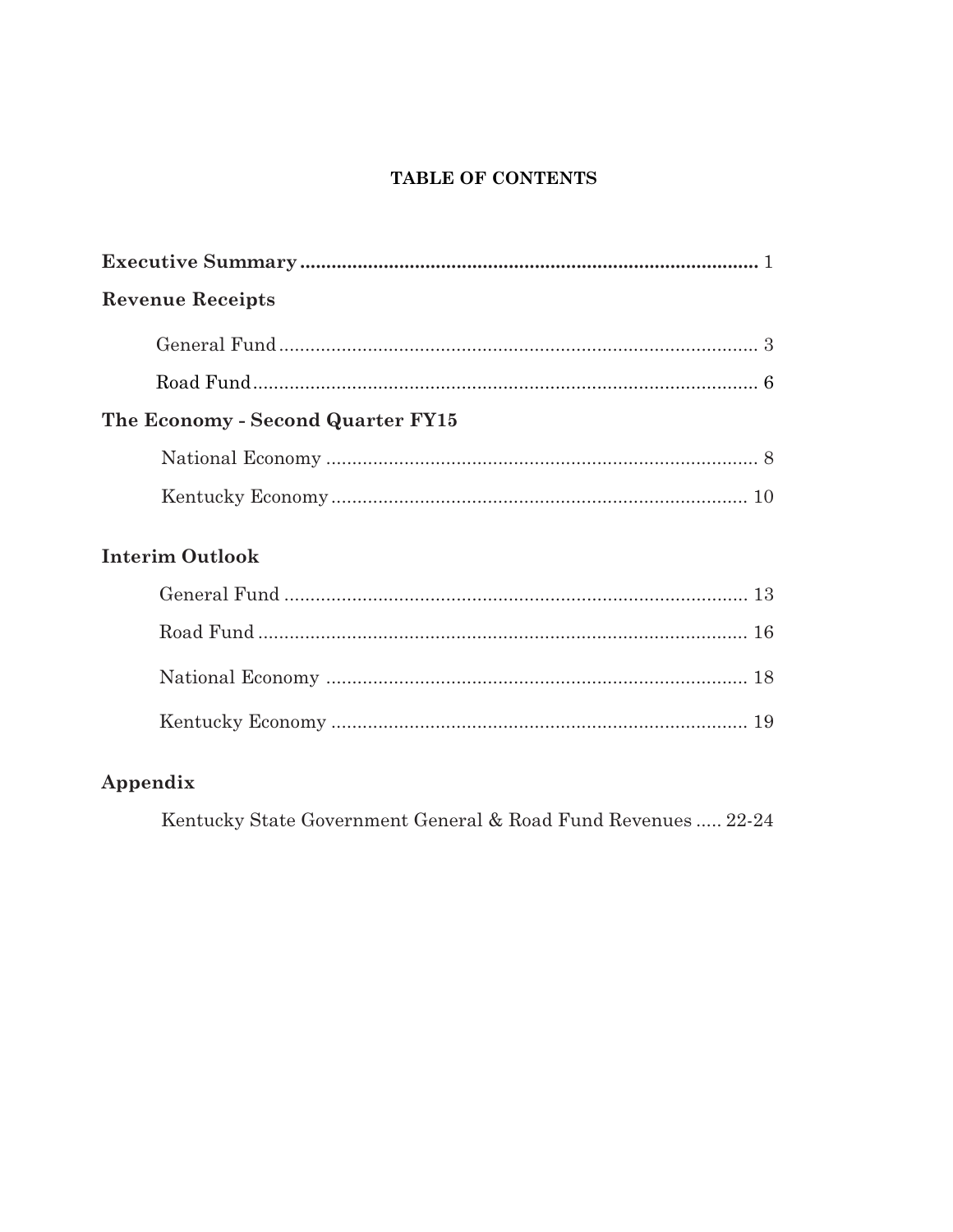## **Executive Summary**

In accordance with KRS 48.400(2), the Office of State Budget Director (OSBD) has prepared<br>a *Quarterly Economic and Revenue Report* for the second quarter of Fiscal Year 2015 (FY15). n accordance with KRS 48.400(2), the Office of State Budget Director (OSBD) has prepared This report includes a current synopsis of the economic and fiscal conditions of the Commonwealth, as well as an outlook for the next three fiscal quarters.

This report is based on the January 2015 Global Insight national outlook as well as the output from the Kentucky Macroeconomic Model (MAK) using the January national inputs. Looking back to the past report, the discussion was very hypothetical – the economy was wellpositioned for economic growth yet state revenue growth remained anemic. General Fund managed a meager 1.1 percent rate of growth in the first quarter of FY15 and the General Fund interim estimate called for a \$135.2 million shortfall in FY15.

The fiscal situation has solidified considerably since that report was issued. General Fund revenue grew 5.8 percent in the second quarter, with nominal revenues over \$140 million greater than the second quarter of FY14. The second quarter boasted the highest rate of growth during a single quarter since the third quarter of FY12. Year-to-date growth went from 1.1 percent in the first quarter to 3.5 percent through the second quarter of FY15. General Fund growth needs to reach 3.7 percent for the rest of the fiscal year in order to meet the enacted estimate of \$9,801.2 million. In the previous fiscal year, third and fourth quarter growth rates were 2.1 and 0.5 percent, respectively. This forecast predicts higher rates of growth due to the strength in the state and national economies. Table 6 highlights the General Fund forecast for the remainder of FY15 and the first quarter of FY16. Growth in the second half of FY15 is expected to be 3.7 percent, which is slightly above the level needed to meet the revenue target.

A good case could be made that the first quarter was more of an outlier since the fiscal economy has caught up to the prosperity of the real economy. Gasoline prices are projected to remain low in the near term, providing an increase in the real disposable income of consumers. The Cleveland Federal Reserve Bank reported that Kentucky's housing prices increased at a rate faster than the national average in the second quarter. Increasing home values coupled with more disposable income leads to higher consumer demand and greater consumer sentiment — the opposite set of conditions that led to the so-called "Great Recession" of 2007. Gasoline prices spiked and housing prices fell sharply. Moving ahead to 2015, these positive developments will likely result in increased consumer spending, which is critical to the Commonwealth's budget since sales and use taxes plus individual income tax withholding make up roughly 70 percent of the General Fund.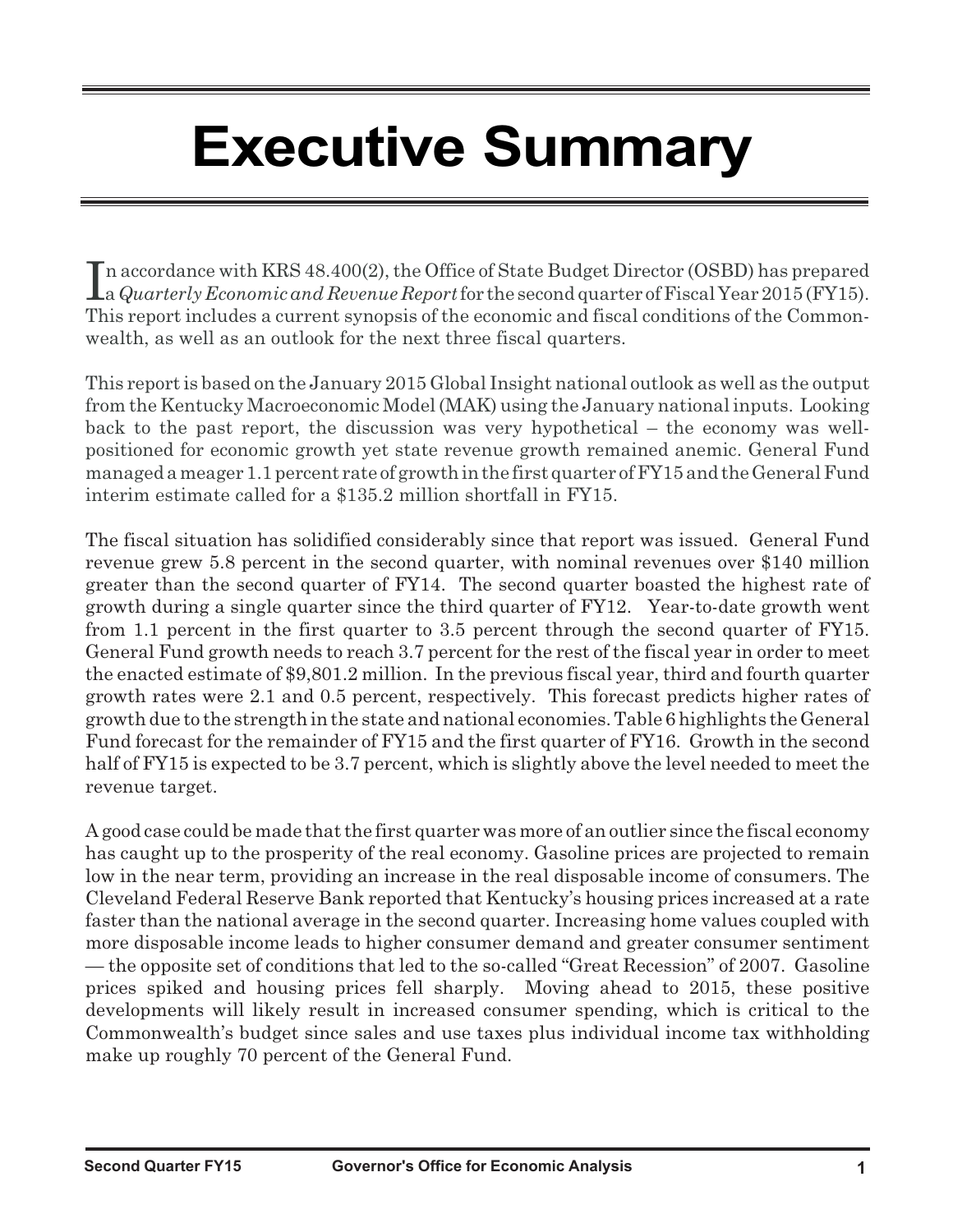Major points that will be discussed in this report include the following:

- The General Fund posted growth of 5.8 percent in the second quarter of FY15, based largely on the strength of withheld income tax and sales tax. For a summary of all General Fund receipts, see Table 1.
- General Fund collections are expected to total \$9,809.2 million \$8.0 million higher than the enacted estimate.
- The growth taxes in the General Fund continue to be the individual income tax and the sales tax.
- Road Fund revenues are forecasted to decline significantly over the final six months of the fiscal year and then fall even more precipitously in the first quarter of FY16. The first two quarters of FY15 have seen Road Fund revenues increase 1.1 percent. The second half of the year is expected to decline by 8.5 percent while collections in the first quarter of FY16 are projected to decline by 16.5 percent.
- > The largest source of Road Fund revenue, the motor fuels tax, is forecasted to fall 13.2 percent over the final six months of FY15. Declines in the average wholesale price of gasoline have lowered the variable portion of the motor fuels tax rate, which has depressed tax receipts. Road Fund receipts are now projected to fall short of the enacted estimates by \$43.7 million in FY15 with an even larger shortfall expected in FY16 due to plunging fuel prices.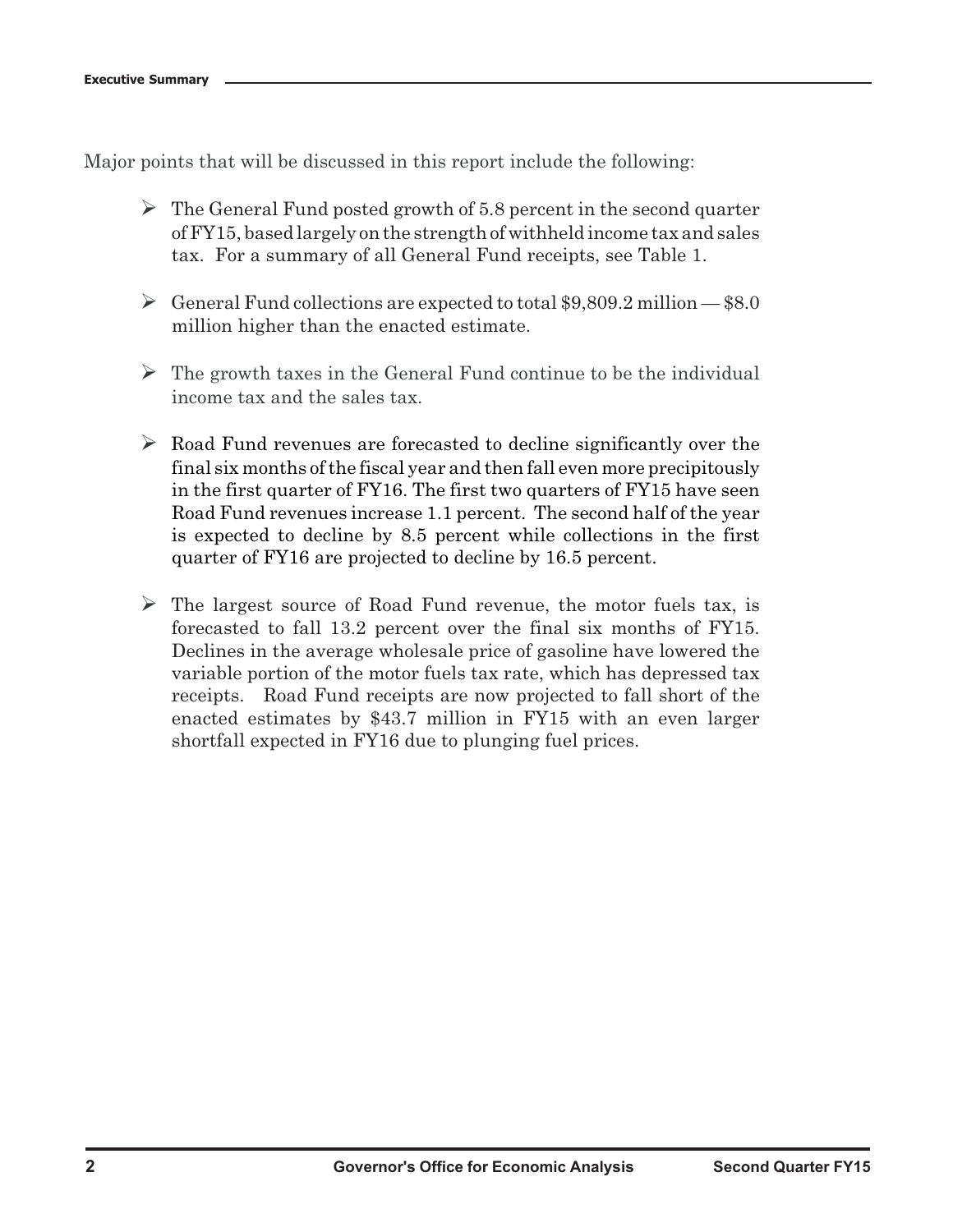## **Revenue Receipts**

## **GENERAL FUND Second Quarter, FY15**

Revenue collections grew 5.8 percent, or \$140.8 million, in the second quarter of FY15 following a 1.1 percent increase in the first quarter of the year. Year-to-date receipts have increased a net 3.5 percent. Revenues have now grown in four consecutive quarters. With the solid growth through the first six months in receipts, revenues would need to grow 3.7 percent for the last six months of the fiscal year to meet the enacted estimate.

Second quarter gains were primarily driven by individual income, and sales and use tax collections. Total receipts in the second quarter totaled \$2,578.9 million compared to \$2,438.1 million received in the second quarter of FY14. Collections in the major revenue categories are shown in summary form in Table 1. Detailed information on these and other accounts is available in the Appendix.

| Table 1<br><b>Summary General Fund Receipts</b><br>\$ millions |                                           |         |        |         |  |  |  |  |  |  |  |
|----------------------------------------------------------------|-------------------------------------------|---------|--------|---------|--|--|--|--|--|--|--|
|                                                                | <b>FY14</b><br><b>FY15</b><br><b>Diff</b> |         |        |         |  |  |  |  |  |  |  |
|                                                                | Q2                                        | Q2      | \$     | %       |  |  |  |  |  |  |  |
| Individual Income                                              | 994.5                                     | 925.3   | 69.2   | 7.5     |  |  |  |  |  |  |  |
| Sales and Use                                                  | 822.4                                     | 779.0   | 43.3   | 5.6     |  |  |  |  |  |  |  |
| Property                                                       | 325.8                                     | 306.2   | 19.6   | 6.4     |  |  |  |  |  |  |  |
| Corporation Income                                             | 96.8                                      | 79.9    | 16.9   | 21.2    |  |  |  |  |  |  |  |
| <b>Coal Severance</b>                                          | 48.8                                      | 52.8    | $-4.0$ | $-7.6$  |  |  |  |  |  |  |  |
| Cigarette Taxes                                                | 55.1                                      | 57.9    | $-2.8$ | $-4.8$  |  |  |  |  |  |  |  |
| LLET                                                           | 38.5                                      | 45.4    | $-6.8$ | $-15.0$ |  |  |  |  |  |  |  |
| Lottery                                                        | 57.5                                      | 54.6    | 2.9    | 5.2     |  |  |  |  |  |  |  |
| Other                                                          | 139.5                                     | 137.0   | 2.5    | 1.8     |  |  |  |  |  |  |  |
| <b>Total</b>                                                   | 2.578.9                                   | 2.438.1 | 140.8  | 5.8     |  |  |  |  |  |  |  |

Variations in the quarterly receipts are often affected by differences in the timing of payments

into revenue accounts. While timing differences were not as prevalent as in the past, property tax receipts continue to record fluctuations because of these differences.

Individual income tax posted receipts of \$994.5 million, compared to last year's second-quarter receipts of \$925.3 million. The resulting growth rate was 7.5 percent, and compares to a growth rate of 1.6 percent for the second quarter of last year. Declarations and withholding payments of this tax improved considerably compared to the same time frame last year.

The sales and use tax grew 5.6 percent in

the second quarter of FY15. Receipts of \$822.4 million, compared to \$779.0 million in the second quarter of FY14. Year-to-date sales tax receipts have increased 4.5 percent compared to last year.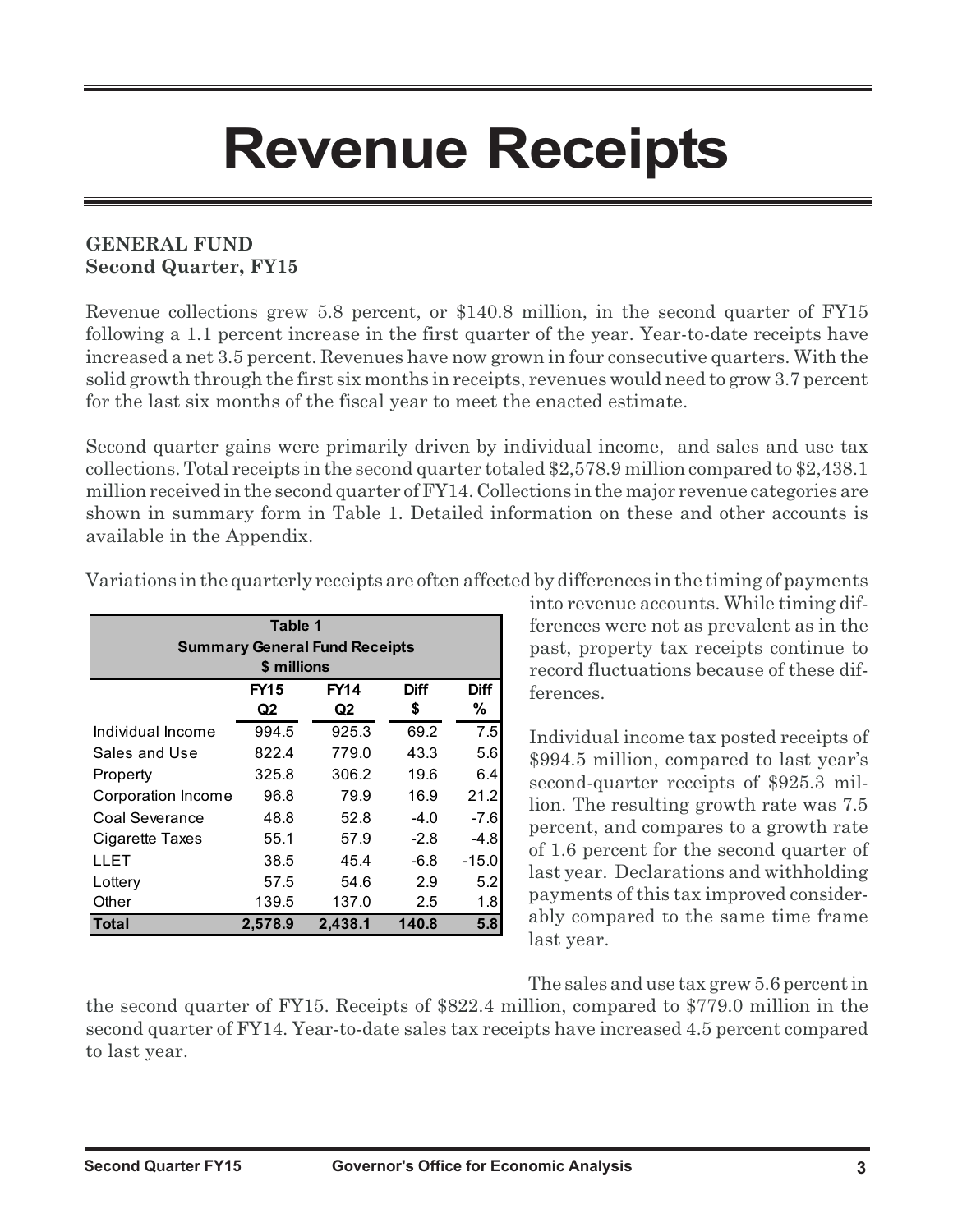Combined corporation income and limited liability entity tax (LLET) receipts were up in the second quarter of the fiscal year. Revenues of \$135.4 million were 8.1 percent more than yearearlier figures of \$125.3 million.

Coal severance tax revenue continued to decline in the second quarter, with receipts down 7.6 percent. Collections of \$48.8 million compare to the FY14 second quarter total of \$52.8 million.

Cigarette tax receipts of \$55.1 million in the second quarter of FY15 compare to \$57.9 million in the second quarter of FY14. Receipts declined for the last eight quarters due to declining packs sold.

Second quarter property tax receipts posted revenues that were \$19.6 million more than the second quarter of FY14. Fiscal year 2015 second quarter receipts of \$325.8 million compare with \$306.2 million from the second quarter of FY14.

Lottery receipts were \$57.5 million, which were 5.2 percent above last year's second-quarter total of \$54.6 million.

The Other category, which represents the remaining accounts of the General Fund, increased 1.8 percent in the second quarter. Second quarter receipts for FY15 were \$139.5 million and compare to \$137.0 million in FY14.

Figure 1 details the composition of General Fund revenues by tax type for the second quarter of FY15. Seventy-one percent of General Fund revenues were collected in the areas of the individual income tax and the sales tax. The next largest source of revenue was property tax which accounted for 13.0 percent of the total General Fund receipts followed by the Other category at 5.0 percent. Annually, the largest components in the Other category include insurance premium tax, bank franchise tax, telecommunications tax, beer wholesale tax and the public service tax. Corporation income taxes accounted for 4.0 percent. Lottery, cigarette and coal severance receipts each accounted for 2.0 percent each. Finally, LLET accounted for 1.0 percent.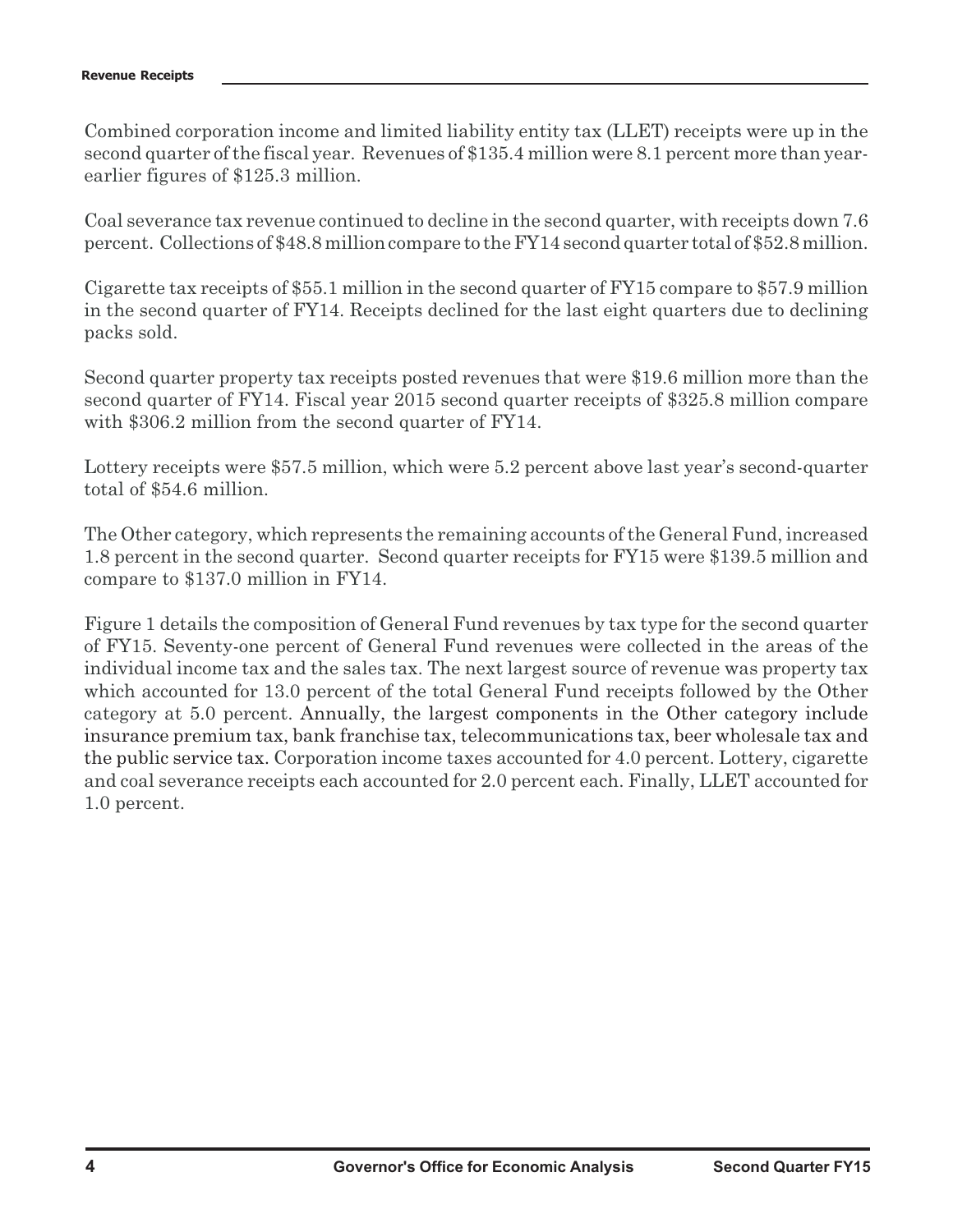

## **Second Quarter, FY15 Figure 1 General Fund Receipts Composition**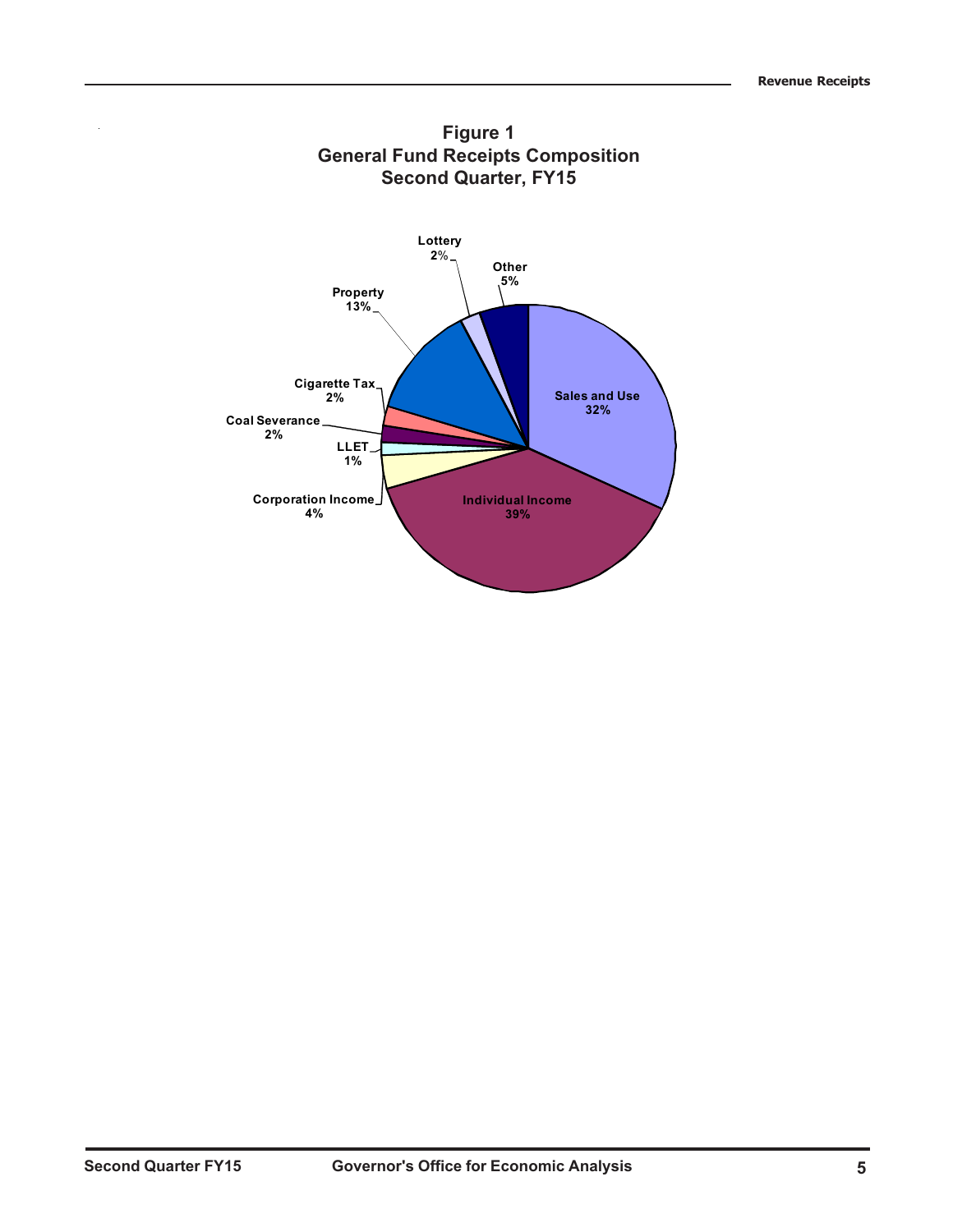## **ROAD FUND**

Total Road Fund receipts grew only 0.5 percent during the second quarter of FY15 as motor fuels and motor vehicle usage tax collections remained weak. Total receipts of \$380.1 million compare to \$378.3 million from the second quarter of last year. Summary data are contained in Table 2 and detailed data are shown in the Appendix.

| Table 2<br><b>Summary Road Fund Receipts</b><br>\$ millions |                   |                   |            |                  |  |  |  |  |  |  |
|-------------------------------------------------------------|-------------------|-------------------|------------|------------------|--|--|--|--|--|--|
|                                                             | <b>FY15</b><br>Q2 | <b>FY14</b><br>Q2 | Diff<br>\$ | <b>Diff</b><br>% |  |  |  |  |  |  |
| <b>Motor Fuels</b>                                          | 228.5             | 227.7             | 0.7        | 0.3              |  |  |  |  |  |  |
| Motor Vehicle Usage                                         | 100.4             | 101.3             | $-0.9$     | $-0.8$           |  |  |  |  |  |  |
| Motor Vehicle License                                       | 18.2              | 18.1              | 0.1        | 0.5              |  |  |  |  |  |  |
| <b>Motor Vehicle Operators</b>                              | 4.0               | 3.9               | 0.1        | 3.4              |  |  |  |  |  |  |
| <b>Weight Distance</b>                                      | 20.5              | 19.5              | 1.1        | 5.5              |  |  |  |  |  |  |
| Income on Investments                                       | 0.6               | 0.1               | 0.6        | 671.1            |  |  |  |  |  |  |
| Other                                                       | 7.8               | 7.7               | 0.1        | 1.3 <sup>1</sup> |  |  |  |  |  |  |
| Total                                                       | 380.1             | 378.3             | 1.8        | 0.5              |  |  |  |  |  |  |

Motor fuels tax receipts grew at a rate of 0.3 percent during the second quarter. Receipts were \$228.5 million and compare to \$227.7 million collected during the second quarter of last year. The slim increase is due to a decline in taxable gallons of motor fuels sold and tax rates. The tax rate for the quarter was only 25.5 cents per gallon comparing to 25.9 cents per gallon for the same period in FY14.

Motor vehicle usage tax receipts of

\$100.4 million represent a decrease of 0.8 percent compared to the \$101.3 million collected in the second quarter of FY14. The trade-in credit on new car purchases accounted for \$11.4 million for the quarter, which was higher than anticipated.

Motor vehicle license tax receipts increased 0.5 percent in the second quarter of FY15 to \$18.2 million.

Motor vehicle operator's license tax receipts were \$4.0 million in the second quarter of FY15, an increase of 3.4 percent.

Weight distance tax receipts of \$20.5 million represented a 5.5 percent increase compared to receipts of \$19.5 million during the second quarter of FY14.

Investment receipts of \$0.6 million compared to \$0.1 million in the second quarter of FY14.

The remainder of the accounts in the Road Fund combined for an increase of 1.3 percent from a year earlier. In the Other category, revenues of \$7.8 million compare to \$7.7 million in the second quarter of FY14.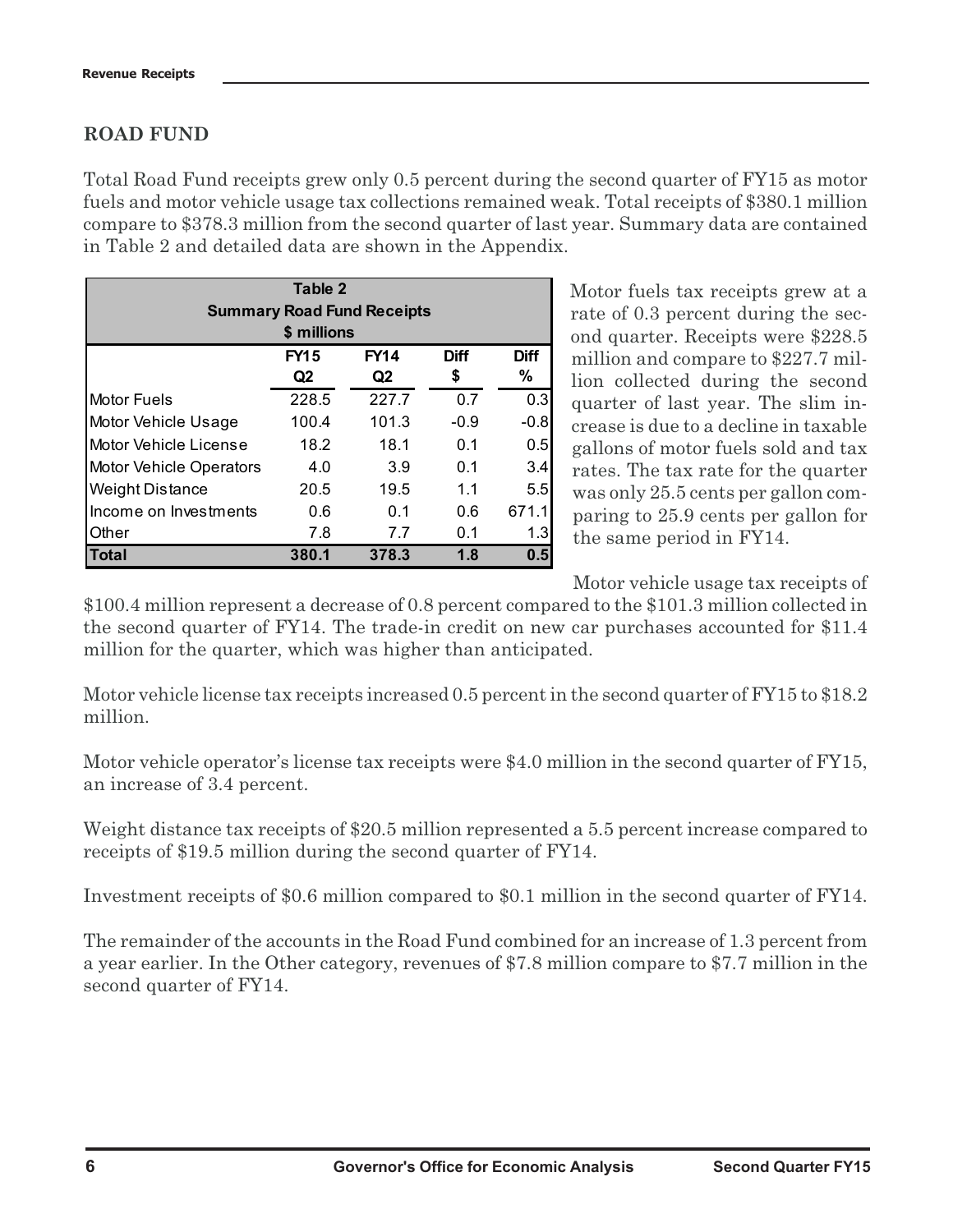Fund revenues in the second quarter. The next-largest sources of revenue were the motor Figure 2 details the composition of Road Fund revenues by tax type in the second quarter of FY15. Motor fuels taxes and the motor vehicle usage tax accounted for 87.0 percent of Road vehicle license and weight distance taxes with 5.0 percent each. The Other category accounted for 2.0 percent, while motor vehicle operators comprised 1.0 percent. Investment income accounted for a negligible amount of total Road Fund receipts.

**Figure 2**

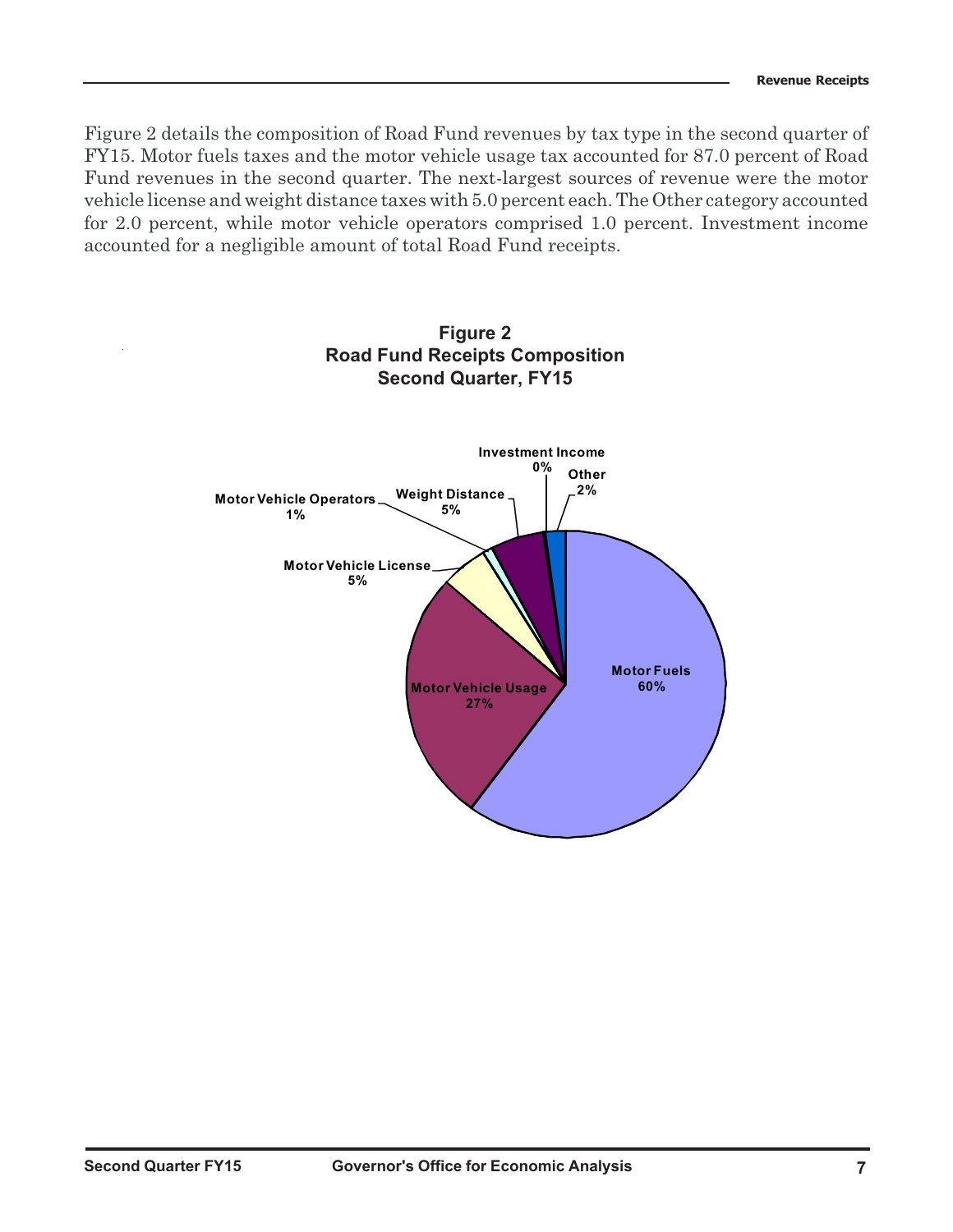## **The Economy Second Quarter FY15**

## **NATIONAL ECONOMY**

Real gross domestic product (real GDP) increased by 2.5 percent in the second quarter of FY15. Real GDP is the sum of all final goods and services sold within a country's physical boundaries in a given year and explicitly excludes those goods and services which are produced by US citizens in other countries. This is the third consecutive quarter where real GDP growth is above two percent. Growth during this recovery, however, is still below that of the 2001 recovery. Growth during the 2001 recovery period averaged just over 2.5 percent, while current average growth is 2.2 percent. Historically, these are both low average growth rates for the recovery period immediately following a recession.

Real consumption grew by 2.8 percent in the second quarter of FY15. Growth in consumption appears to be accelerating slightly. Growth has accelerated over the last three quarters. The last four growth rates were 2.2, 2.4, 2.7 and 2.8 percent, respectively. On an adjacent-quarter basis, real consumption grew by 1.0 percent in the second quarter. This is the fastest growth for consumption since the recession ended.

|                                      | <b>Second Quarter</b> |             |           |           |  |  |
|--------------------------------------|-----------------------|-------------|-----------|-----------|--|--|
|                                      | <b>FY15</b>           | <b>FY14</b> | Cha       | $%$ Chg   |  |  |
| Real GDP                             | 16.308.2              | 15.916.2    | 392.0     | 2.5       |  |  |
| <b>Real Consumption</b>              | 11,111.6              | 10,811.4    | 300.1     | 2.8       |  |  |
| <b>Real Investment</b>               | 2.789.9               | 2.634.7     | 155.2     | 5.9       |  |  |
| Real Govt. Expenditures              | 2,889.5               | 2,874.5     | 15.0      | 0.5       |  |  |
| <b>Real Exports</b>                  | 2.125.7               | 2.076.5     | 49.2      | 2.4       |  |  |
| Real Imports                         | 2,581.4               | 2.460.5     | 120.9     | 4.9       |  |  |
| Personal Income (\$ billions)        | 14,924.0              | 14.311.7    | 612.3     | 4.3       |  |  |
| Wages and Salaries (\$ billions)     | 7,546.9               | 7,208.5     | 338.4     | 4.7       |  |  |
| Inflation (% chg CPI)                | 1.2                   | 1.2         | <b>NA</b> | <b>NA</b> |  |  |
| Industrial Production Index (% chg)  | 4.9                   | 3.3         | <b>NA</b> | NA        |  |  |
| Civilian Labor Force (millions)      | 156.4                 | 154.9       | 1.4       | 0.9       |  |  |
| Total Non-farm Employment (millions) | 140.0                 | 137.2       | 2.8       | 2.0       |  |  |
| Manufacturing Employment (millions)  | 12.2                  | 12.0        | 0.2       | 1.4       |  |  |
| Unemployment Rate (%)                | 5.8                   | 7.0         | <b>NA</b> | NA.       |  |  |

#### **Second Quarter FY15 & FY14 Table 3 Summary of US Economic Series**

Not Seasonally Adjusted. Real series are annual rate, billions of chained 2000 dollars. Components do not sum to GDP because they are annualized independently. Data for FY15 Q2 are January 2015 estimates.

Source: IHS Global Insight Inc., January 5, 2015 data release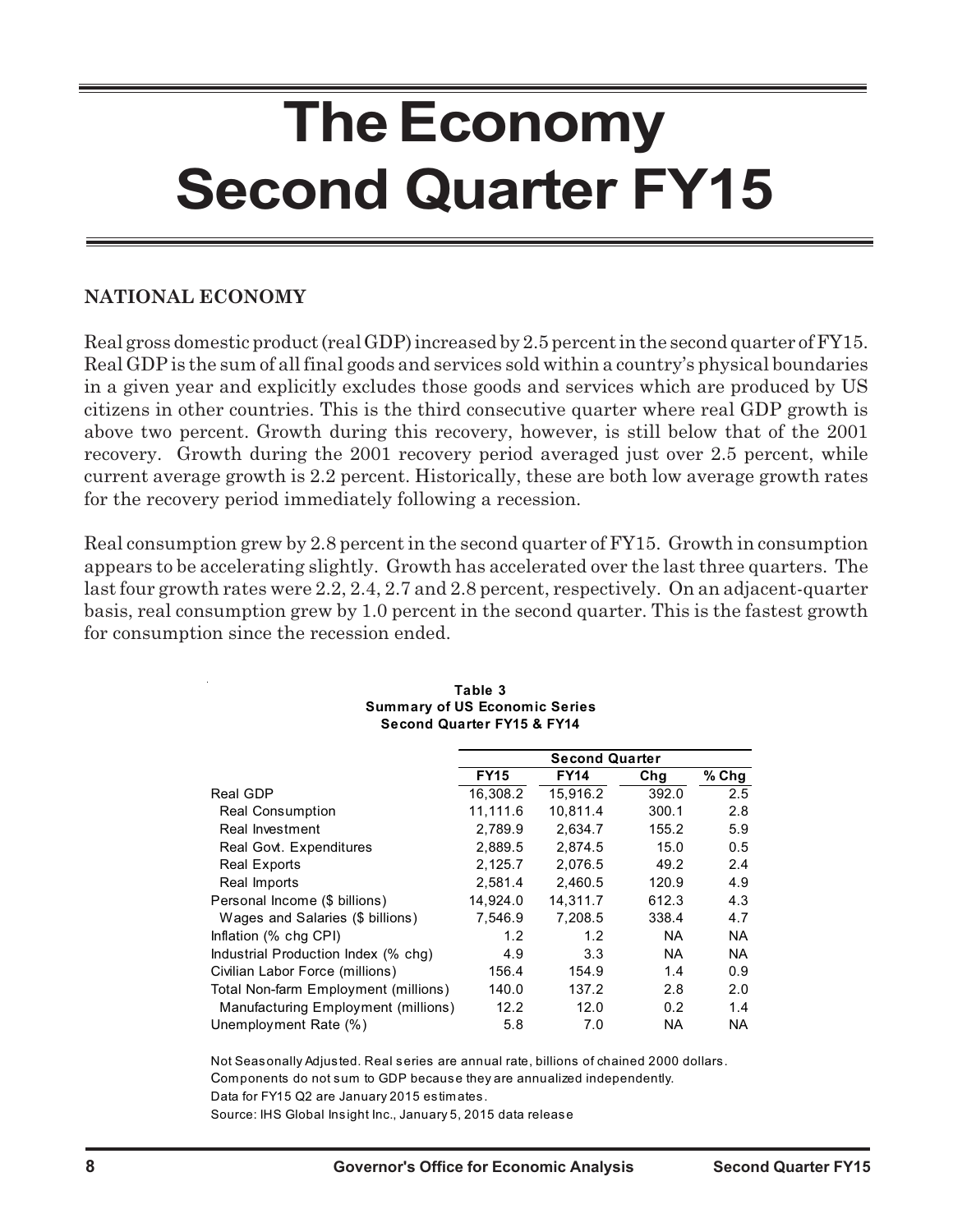investment during the current recovery is 6.8 percent per quarter. Growth has slowed Real investment rose by 5.9 percent in the second quarter of FY15. Investment growth during this recovery has been better than the previous recovery in many ways. Average growth of real recently. In the first 11 quarters of the recovery, real investment growth averaged 8.1 percent. Over the last nine quarters, growth has averaged 5.1 percent. Real investment has had strong growth in 2010 and 2012, but otherwise it has been modest at best.

There are two reasons for the slow recovery in real investment. First, the 2007 recession hit real investment particularly hard, losing a net 34.9 percent of its value. Second, the strong growth which persisted for many quarters during other recoveries has been absent during this recovery. Real investment in the second quarter of FY15 finally surpassed its pre-recession peak. It took 22 quarters to attain that landmark. By comparison, it took only 10 quarters for real investment to make up its recession losses following the 2001 recession.

Government expenditures increased by 0.5 percent in the second quarter of FY15. On an adjacent-quarter basis, real government expenditures have declined in 15 of the 21 quarters since expenditures reached their last peak. This is normal during an expansion period as transfer payments recede. Since the first quarter of FY10, government expenditures have declined a net 7.2 percent, or \$223.5 billion. In 2011, the declines averaged 3.0 percent per quarter. Since then, the contraction of real government expenditures has slowed considerably. In 2014, the average per quarter decline was only 0.2 percent. While the trend has been for decreasing government expenditures, the current expenditures are up slightly.

While government expenditures increased by a small amount in the second quarter, there were still large changes in many of the components. Major accounts where government expenditures increased significantly include: federal transfers to private residents, which increased by 3.2 percent over the second quarter of FY14; federal grants to state & local governments  $(+15.4\%)$ ; federal transfers to the rest of the world  $(+27.7\%)$ ; interest payments on federal debt (+10.6%); Medicaid expenditures (+23.1%); and Social Security & Disability (+4.1%). The notable increase in federal transfers probably indicates that the government expenditure contraction, which normally occurs after a recession, is over or nearly over.

US imports increased by 4.9 percent in the second quarter of FY15, while US exports increased by 2.4 percent. While the level of imports and exports determines the trade deficit, the growth rates indicate that that trade deficit will continue to get worse. The trade deficit in the second quarter was \$455.6 billion. This is up significantly from the recession-end level of \$366.3 billion.

US personal income rose by 4.3 percent in the second quarter. This is the fourth consecutive quarter of solid growth for personal income. Both transfer receipts and proprietor's income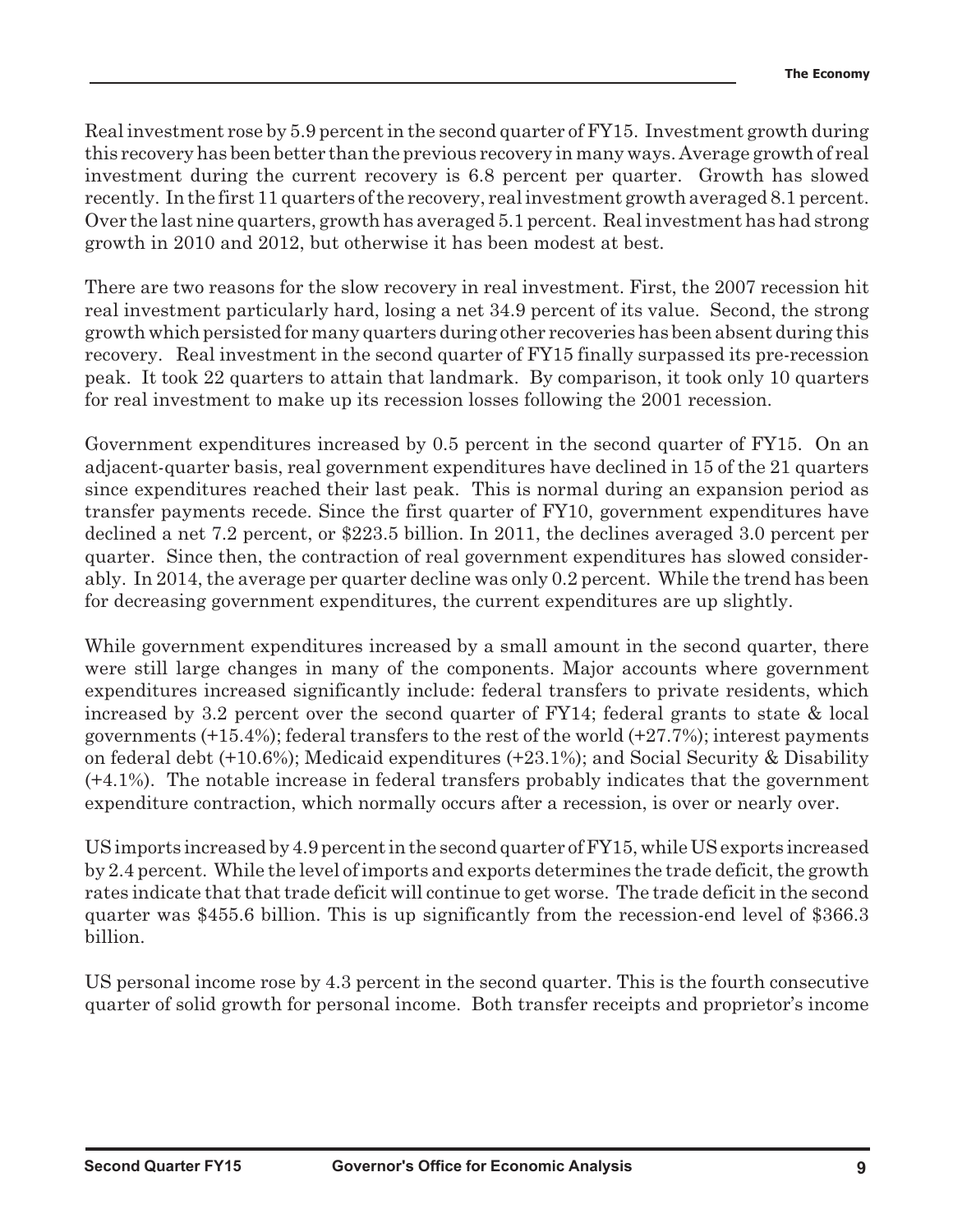were the two components with the largest growth rates in the second quarter, each growing 4.9 percent.<sup>1</sup> See Table 4. Wages and salaries, which makes up 50.6 percent of personal income grew by 4.7 percent in the second quarter. This is the fourth consecutive quarter of wages and salary growth of 3.9 percent or higher.

Non-farm employment grew by 2.0 percent in the second quarter of FY15. Non-farm employment has grown steadily for the last nine quarters, increasing by 500,000 to 800,000 jobs each quarter. This is the best sustained growth for US employment since the end of the recession. In the fourth quarter of FY14 US non-farm employment finally surpassed its prerecession peak - 17 quarters later. While the recovery employment growth has been slow, it has been steady. Business services and trade, transportation and utilities employment were large contributors to the growth in the second quarter of FY15, growing by 700,000 and 500,000 jobs respectively.

### **KENTUCKY ECONOMY**

Kentucky personal income grew by 5.2 percent in the second quarter of FY15. Kentucky personal income growth has been improving over the last five quarters, growing 0.2, 2.8, 3.9, 4.1 and 5.2 percent, respectively. The largest component and contributor to Kentucky personal income in the second quarter was wages and salaries. Wages and salaries make up 49.5 percent of total personal income in Kentucky. This is slightly below the national average which is 50.6 percent. Wages and salaries increased by 5.6 percent in the second quarter. This is a net increase of \$4,447 million and makes up over half of the total gains in personal income.

The second largest contributor to personal income in the second quarter was transfer receipts. Transfer receipts grew by 6.7 percent in the second quarter and make up 23.5 percent of total personal income in Kentucky. This is significantly higher than the national average where transfer payments make up 17.1 percent of personal income. In the last 14 years, Kentucky has shifted a large share of its income from other sources to transfer income. For comparison, in 1998, transfer income made up 16.7 percent of personal income.

Supplements to wages and salaries (also known as "fringe benefits") make up a larger share of Kentucky personal income than the national share. In Kentucky supplements make up 12.8 percent of income, while nationally, they make up only 8.3 percent of total income. In the second quarter, supplements income increased by 3.9 percent over the previous year. Supplements to wages and salaries experienced some considerable volatility in the last three years. For the six quarters from fourth quarter of FY12 to the second quarter of FY14, supplements income decreased in each quarter losing a net 4.1 percent in value. Supplements income has just begun to recover during the last three quarters, growing 0.9, 1.9 and 3.9 percent, respectively. In the last four quarters, supplements income regained \$809.7 million of the prior six quarterly losses.

<sup>&</sup>lt;sup>1</sup> Social insurance had the highest growth rate in the second quarter, but this is a deduction from personal income, not a 'contributor' to income.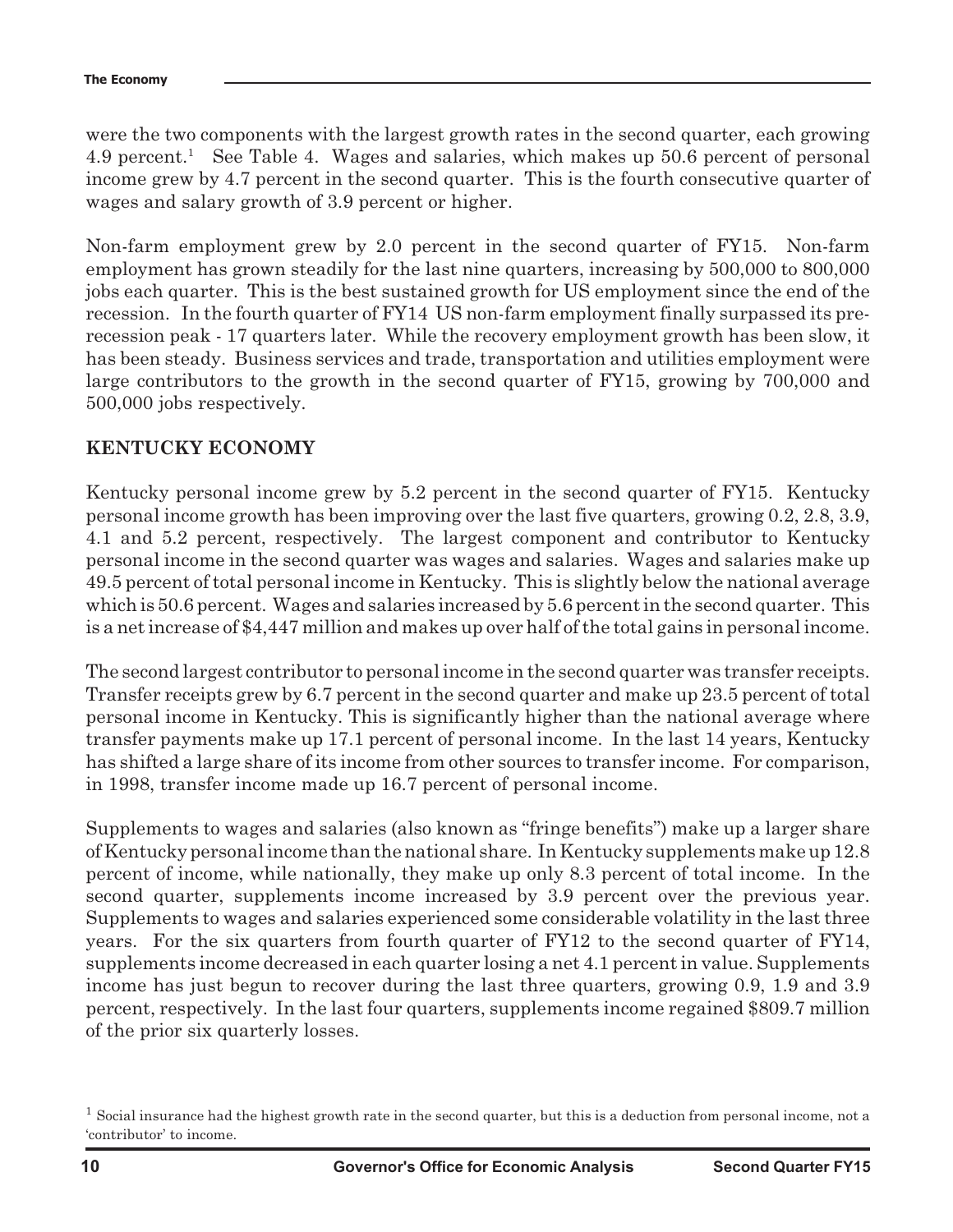an expansion period is between two and four percent. During this expansion period the Non-farm employment increased by 1.4 percent in the second quarter of FY15. Growth since the end of the recession has been weak. Historically, quarterly employment growth during highest growth was 1.9 percent and it occurred in the fourth quarter of FY12. Growth during the expansion period between the 2001 and 2007 recessions was also weak. The highest employment growth during that expansion was just 1.7 percent. Kentucky still has not surpassed its pre-recession peak of 1,868,800 jobs, which was recorded in the fourth quarter of FY07.

However, employment improved in the majority of the employment sectors in the second quarter of FY15. Only two sectors lost jobs during the second quarter: construction and finance services, which lost 2.7 and 1.6 percent, respectively. The best performing sector was leisure and hospitality services employment, which increased 5.0 percent, or an increase of 8,800 jobs. In absolute terms, the best performer was the trade, transportation and utilities sector, which increased by 10,300 seasonally-adjusted jobs in the second quarter.

|                                             |             | Q2          |         |        |
|---------------------------------------------|-------------|-------------|---------|--------|
|                                             | <b>FY15</b> | <b>FY14</b> | \$ Diff | % Diff |
| United States (\$ billions, AR)             |             |             |         |        |
| Personal Income                             | 14,924      | 14,312      | 612     | 4.3    |
| Social Insurance                            | 1,175       | 1,118       | 58      | 5.2    |
| <b>Employer-paid Social Insurance Taxes</b> | 555         | 532         | 24      | 4.5    |
| Dividends, Interest and Rents               | 2,799       | 2,708       | 91      | 3.4    |
| <b>Transfer Receipts</b>                    | 2,550       | 2,432       | 118     | 4.9    |
| Wages & Salaries                            | 7,547       | 7,209       | 338     | 4.7    |
| Supplements to W&S                          | 1,239       | 1,207       | 32      | 2.7    |
| Proprietor's Income                         | 1,409       | 1,343       | 66      | 4.9    |
| Kentucky (\$ millions, AR)                  |             |             |         |        |
| Personal Income                             | 168,218     | 159,952     | 8,266   | 5.2    |
| Social Insurance                            | 13,717      | 12,995      | 722     | 5.6    |
| Residence Adjustments                       | $-2,041$    | $-1,778$    | $-262$  | NA.    |
| Dividends, Interest and Rents               | 26,439      | 25,549      | 889     | 3.5    |
| <b>Transfer Receipts</b>                    | 39,506      | 37,025      | 2,481   | 6.7    |
| Wages & Salaries                            | 83,193      | 78,746      | 4,447   | 5.6    |
| Supplements to W&S                          | 21,466      | 20,656      | 810     | 3.9    |
| Proprietor's Income                         | 13,371      | 12,748      | 623     | 4.9    |

#### **Table 4 Personal Income Second Quarter FY15 & FY14**

Source: IHS Global Insight Inc., January 5, 2015 data release and January 2015 KY MAK Model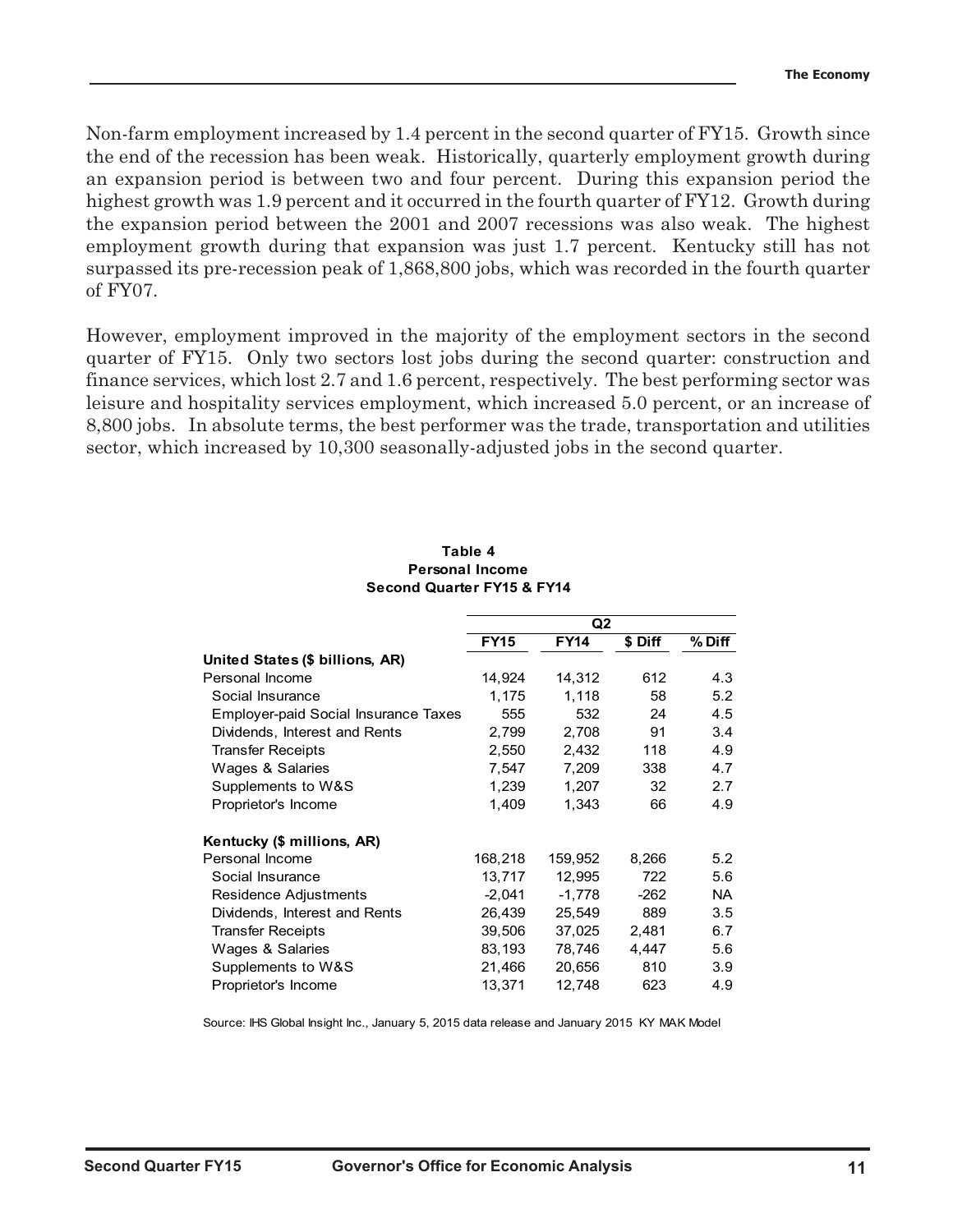l,

|                                   |             | Q2 US (millions) |         |             | Q2 KY (thousands) |        |
|-----------------------------------|-------------|------------------|---------|-------------|-------------------|--------|
|                                   | <b>FY15</b> | <b>FY14</b>      | $%$ Chg | <b>FY15</b> | <b>FY14</b>       | % Chg  |
| Non-farm Employment               | 140.0       | 137.2            | 2.0     | 1.865.2     | 1.840.4           | 1.4    |
| Goods-producing                   | 19.2        | 18.8             | 2.4     | 312.9       | 312.3             | 0.2    |
| Construction                      | 6.1         | 5.9              | 3.9     | 64.9        | 66.8              | $-2.7$ |
| Mining                            | 0.9         | 0.9              | 5.1     | 18.1        | 17.5              | 3.4    |
| Manufacturing                     | 12.2        | 12.0             | 1.4     | 229.9       | 228.1             | 0.8    |
| Service-providing                 | 98.8        | 96.6             | 2.3     | 1.213.2     | 1.190.8           | 1.9    |
| Trade, Transportation & Utilities | 26.6        | 26.1             | 2.0     | 378.5       | 368.2             | 2.8    |
| Information                       | 2.7         | 2.7              | 0.3     | 26.6        | 26.1              | 1.7    |
| Finance                           | 8.0         | 7.9              | 1.4     | 86.8        | 88.2              | $-1.6$ |
| <b>Business Services</b>          | 19.5        | 18.8             | 3.8     | 207.2       | 205.9             | 0.6    |
| <b>Educational Services</b>       | 21.7        | 21.2             | 2.1     | 262.2       | 259.3             | 1.1    |
| Leisure and Hospitality Services  | 14.8        | 14.4             | 2.7     | 186.7       | 177.9             | 5.0    |
| <b>Other Services</b>             | 5.5         | 5.5              | 1.1     | 65.3        | 65.2              | 0.2    |
| Government                        | 21.9        | 21.9             | 0.4     | 339.2       | 337.2             | 0.6    |

#### **Table 5 Summary of US & KY Employment Second Quarter FY15 & FY14**

Seasonally Adjusted. Data for FY15 Q3 are January 2015 estimates. Source: IHS Global Insight Inc., January 5, 2015 data release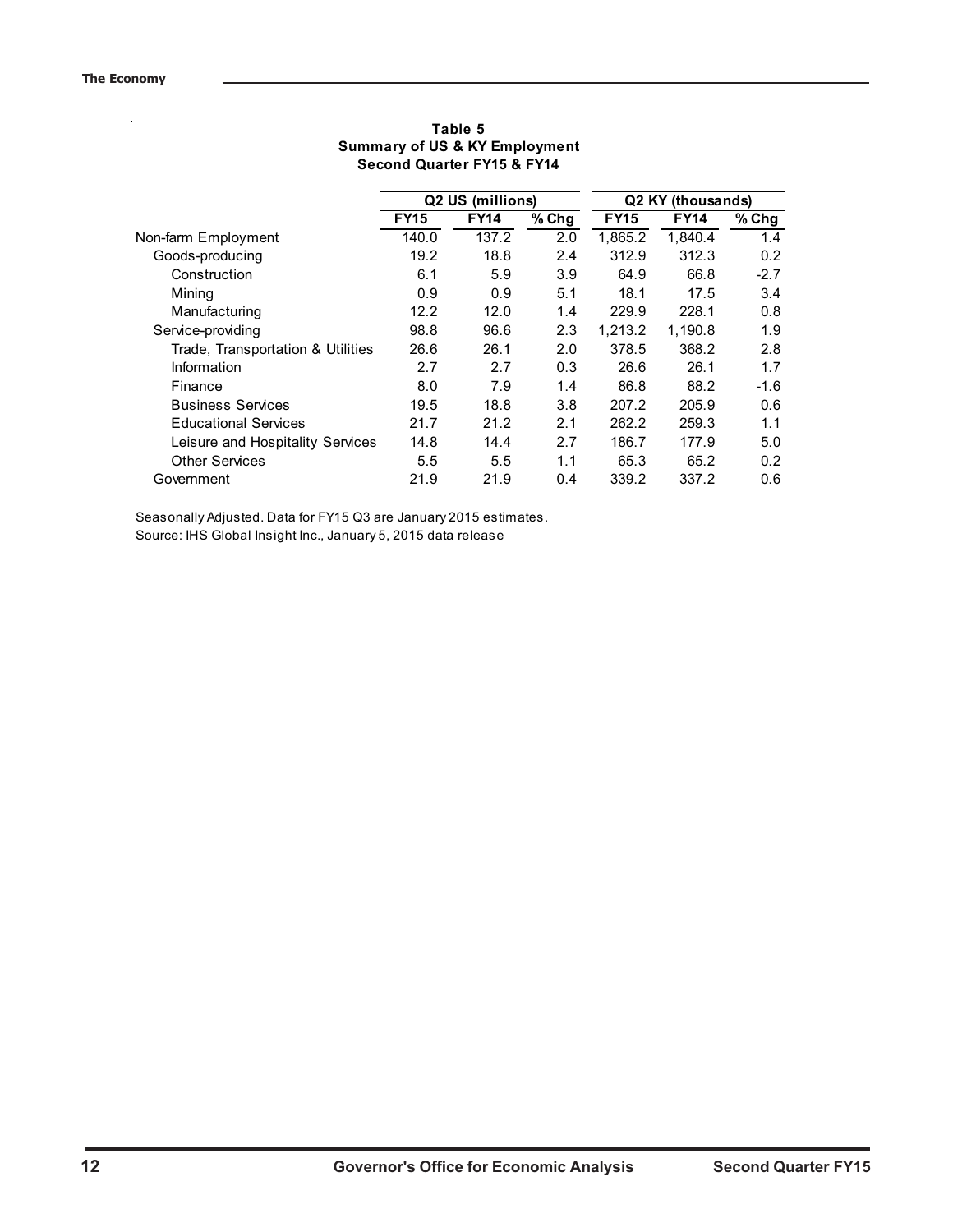## **Interim Outlook**

## **GENERAL FUND**

The revenue forecasts presented in Table 6 and Table 7 were estimated using the January 2015 "control scenario" economic forecast from both IHS Global Insight (hereafter Global Insight) and the Kentucky MAK model. The first edition of the FY15 *Quarterly Report* described an economy that was well-poised for economic growth – yet growth in revenue receipts proved stubbornly elusive. The General Fund grew by a meager 1.2 percent in FY14. The final shortfall for FY14 was \$90.9 million and the new anticipated shortfall for FY15 was \$135.2 million. The improvements in the second quarter have changed the outlook for FY15 considerably.

The fiscal situation has solidified since that report was issued. General Fund revenue grew 5.8 percent in the second quarter, the highest rate of growth during a single quarter since the third quarter of FY12. Year-to-date growth went from 1.1 percent after the first quarter to the current pace of 3.5 percent. In order to hit the enacted estimate of 3.6 percent growth, or \$9,801.2 million, General Fund growth needs at 3.7 percent. Table 6 highlights the General Fund forecast for the remainder of FY15 and the first quarter of FY16. Growth in the second half of FY15 is expected to generate revenue growth of 3.7 percent, slightly above the level needed to meet the revenue target.

Revenues have built some momentum coming off a strong second quarter. Gasoline prices are projected to remain low in the near term, providing an increase in the real disposable income of consumers. The Cleveland Federal Reserve Bank reported that Kentucky's housing prices

|                     |         |         |             |        | Table 6<br><b>General Fund Interim Forecast</b><br>\$ millions |                  |                 |                     |                 |         |
|---------------------|---------|---------|-------------|--------|----------------------------------------------------------------|------------------|-----------------|---------------------|-----------------|---------|
|                     |         |         | <b>FY15</b> |        |                                                                |                  | <b>FY15</b>     |                     | <b>FY16</b>     |         |
|                     | Q1 & Q2 |         | Q3 & Q4     |        |                                                                | <b>Full Year</b> |                 | <b>Official CFG</b> | Q1              |         |
|                     | Actual  | % Chg   | Estimate    | % Chg  | Estimate                                                       | % Chg            | <b>Estimate</b> | \$ Diff             | <b>Estimate</b> | % Chg   |
| Individual Income   | 1.975.9 | 6.4     | 2.014.7     | 6.4    | 3.990.6                                                        | 6.4              | 3,977.3         | 13.3                | 1,028.5         | 4.8     |
| Sales & Use         | 1,626.9 | 4.5     | 1,632.7     | 3.7    | 3,259.6                                                        | 4.0              | 3,154.0         | 105.6               | 841.5           | 4.6     |
| Property            | 370.4   | 2.3     | 198.0       | $-1.2$ | 568.4                                                          | 1.1              | 581.2           | $-12.8$             | 48.6            | 8.9     |
| Corporate Income    | 208.9   | $-9.4$  | 238.0       | $-2.6$ | 446.9                                                          | $-5.9$           | 462.4           | $-15.5$             | 113.8           | 1.6     |
| Coal Severance      | 97.6    | $-6.3$  | 93.8        | 0.4    | 191.4                                                          | $-3.1$           | 204.6           | $-13.2$             | 43.6            | $-10.7$ |
| Cigarette Tax       | 112.3   | $-4.1$  | 106.0       | $-4.4$ | 218.3                                                          | $-4.3$           | 223.5           | $-5.2$              | 57.6            | 0.6     |
| <b>LLET</b>         | 83.0    | $-11.6$ | 97.0        | $-8.0$ | 180.0                                                          | $-9.7$           | 233.7           | $-53.7$             | 45.2            | 1.6     |
| Lottery             | 109.5   | 6.2     | 130.5       | 12.2   | 238.0                                                          | 9.3              | 238.0           | 0.0                 | 56.0            | 7.7     |
| Other               | 292.9   | 1.8     | 423.2       | 2.7    | 716.1                                                          | 2.3              | 726.5           | $-10.4$             | 155.6           | 1.4     |
| <b>General Fund</b> | 4.877.3 | 3.5     | 4.931.9     | 3.8    | 9.809.2                                                        | 3.7              | 9.801.2         | 8.0                 | 2.390.4         | 4.0     |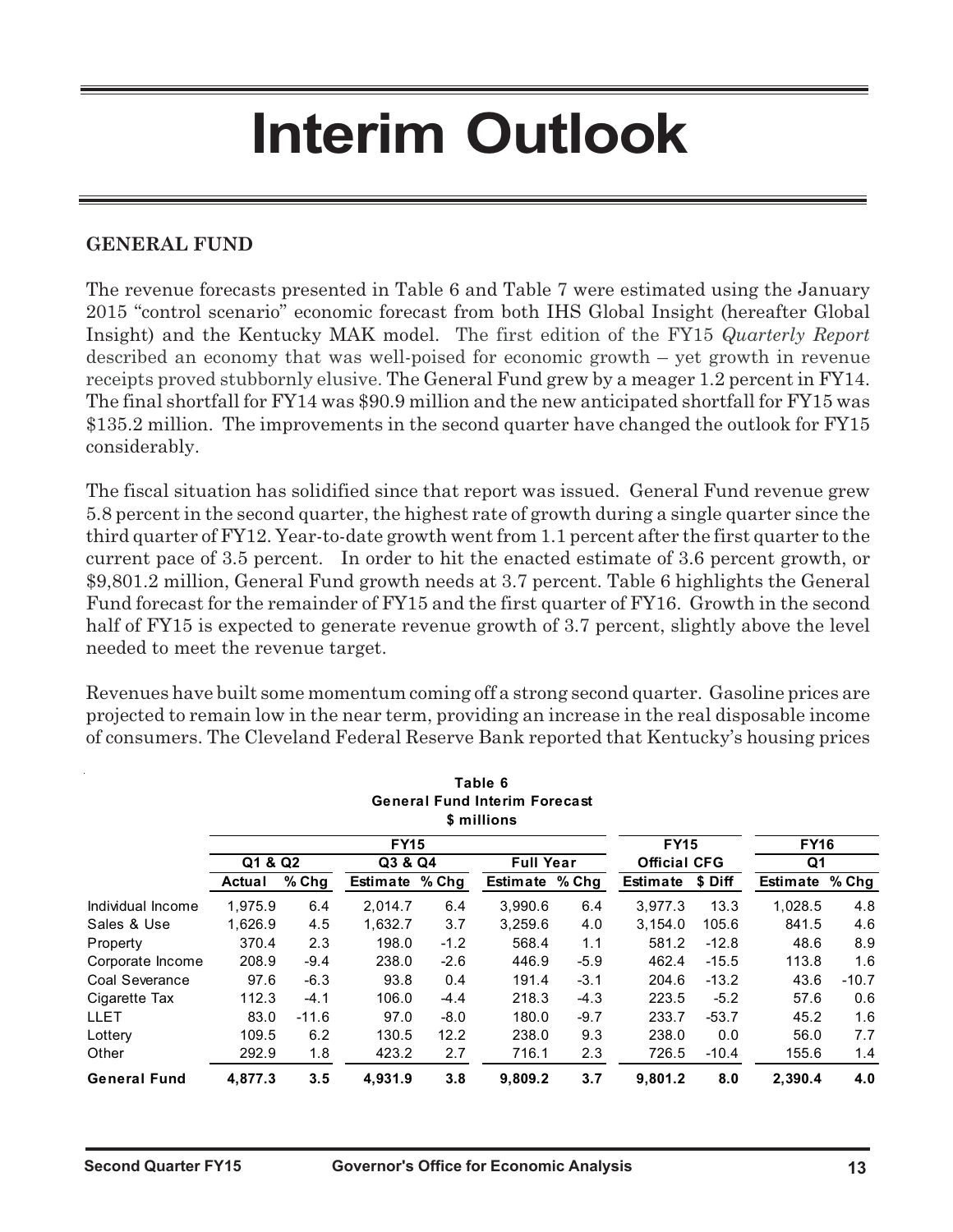increased at a rate faster than the national average in the second quarter. When these two factors are considered retrospectively, they are the exact opposite of conditions that led to the so-called "Great Recession" of 2007. Gasoline prices spiked and housing prices fell sharply. Moving ahead to 2015, these positive developments will likely result in increased consumer spending, which is important to the Commonwealth's revenues since sales and use taxes make up 32 percent of the General Fund.

Individual income tax receipts are expected to increase by 6.4 percent during the second half of FY15. If the projected amount materializes, collections would exceed estimates by \$13.3 million. Solid growth in withholding has been the headline for the last two quarters in the individual income tax, as witnessed by the 6.9 percent quarterly growth rate in the second quarter. With higher withholding and low gasoline prices, consumer sentiment is on the rise leading to higher consumption and higher employment levels.

During FY14, the sales and use tax posted the largest nominal increase among General Fund accounts growing \$109.3 million or 3.6 percent. The rate of growth in this account was welcome, given it has declined in three of the last six years. Sales and use tax receipts have increased 4.5 percent through December with continued growth of 3.7 percent expected for the second half of FY15. These projections would generate sales tax receipts that are \$105.6 million above enacted estimates.

Property tax revenues are expected to decline 1.2 percent in the second half of FY15 but end the year with a net 1.1 percent annual growth. Due to the effects of the recession on the housing market, the state rate has remained at 12.2 cents since valuation year 2008, an unprecedented occurrence of seven consecutive years without a rate decline. As the housing market shores up, growth in new property and existing values can be expected to eventually return to more traditional growth patterns, but this interim forecast assumes that this reversion to "normal" will not occur during the forecasting horizon.

The corporation income tax and the LLET were designed to be complementary. The LLET is a backstop for the corporation income tax. That is, when corporate profits and tax receipts fall, LLET collections should rise and vice versa. The FY14 receipts exemplified this theoretical relationship between the two taxes. In FY14, corporation income tax collections grew 18.6 percent, while LLET receipts plummeted with a decline of 19.0 percent. That relationship broke trend in FY15 as both taxes are expected to fall over the course of the fiscal year. The corporation income tax is expected to fall an additional 2.6 percent in the second half of FY15 after declining 9.4 percent during the first two quarters of the year. Meanwhile, the LLET is expected to decrease by 8.0 percent over the second half of FY15 after a decrease of 11.6 percent year-to-date.

Coal severance receipts fell slightly short of the official estimate in FY14 and are expected to lose more ground in FY15. Energy markets and coal markets in particular, have become quite volatile. The interim estimate is for a 3.1 percent decline in FY15 following a 14.3 percent decline in FY14. Increased EPA regulations, a slowdown in federal certification of new mine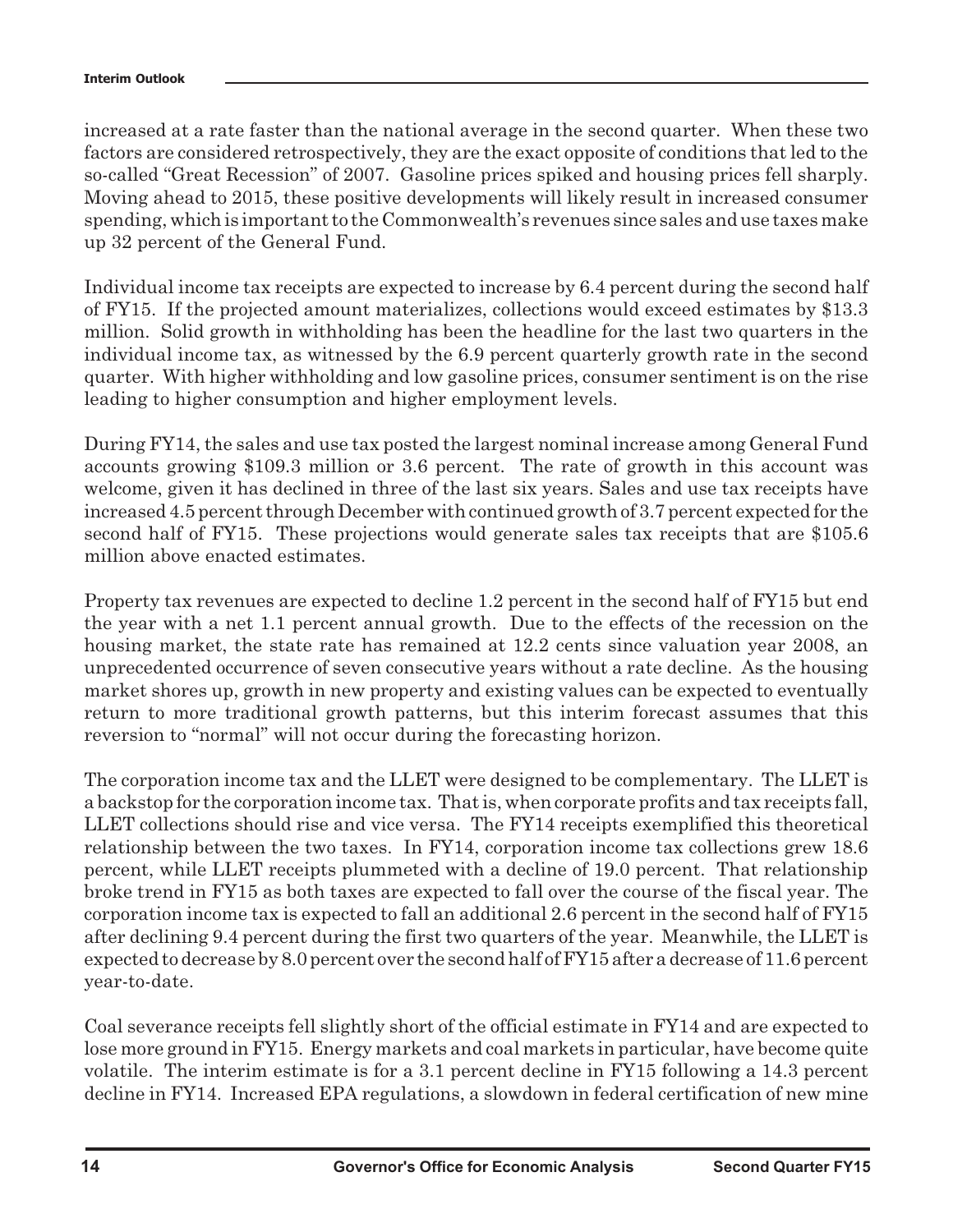million in the severance tax is completely implausible in the short to intermediate forecasting permits, and shifts to natural gas electricity generation have contributed to the multi-year decline in coal sales and coal severance taxes in Kentucky. A return to the FY12 peak of \$298.3 horizon.

Cigarette tax receipts declined 4.4 percent in FY14 . The outlook for cigarette tax receipts is for a 4.3 percent decline in FY15. A downward trend in smoking rates is still expected, but the \$1.00 per pack increase in the tax rate for Illinois is expected to have a small positive revenue impact for cigarette purchases in Kentucky. Notwithstanding this minor border impact, the consumption of cigarettes has steadily been trending downward.

Lottery dividends grew by 2.0 percent in FY14 and fell \$4.5 million short of the enacted estimates. The official estimate for FY15 remains at \$238.0 million.

The Other category contains dozens of smaller accounts, which make up the remainder of the General Fund. Insurance premiums tax, bank franchise and telecommunications tax are the three largest accounts in the Other category. The Other category of taxes is expected to rise 2.7 percent for the reminder of FY15, following FY14 where revenues declined 2.0 percent. Other collections are estimated to be \$716.1 million for all of FY15.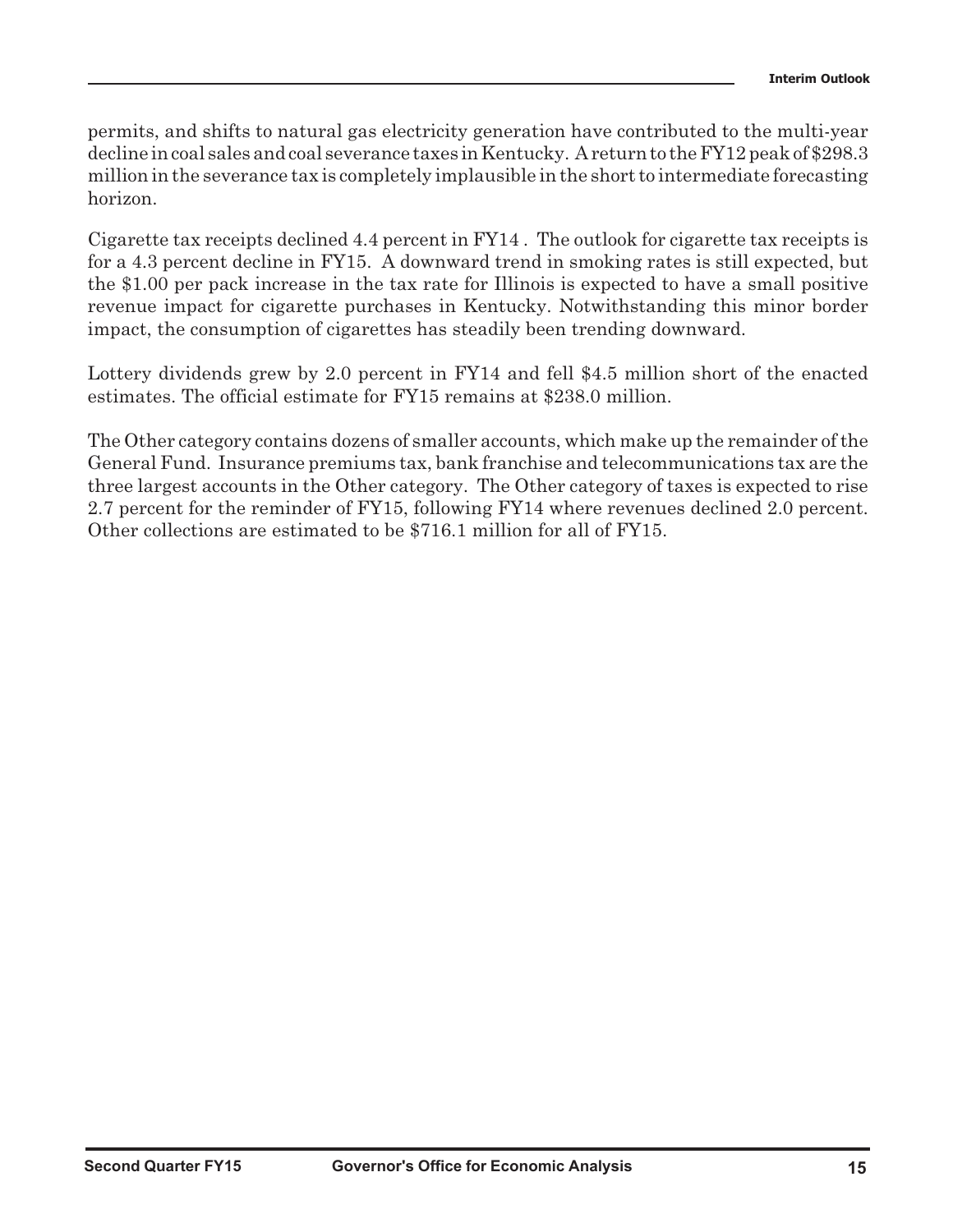## **ROAD FUND**

Growth in Road Fund revenues is forecasted to decline significantly over the final six months of the fiscal year and then fall even more precipitously in the first quarter of FY16. The first two quarters of FY15 have seen Road Fund revenues increase by a modest 1.1 percent. The Road Fund in the second half of the year is estimated to decline 8.5 percent while collections in the first quarter of FY16 will decline 16.5 percent.

Motor fuels tax collections are forecasted to fall 13.2 percent over the final six months of FY15. Declines in the average wholesale price of gasoline have lowered the variable portion of the motor fuels tax rate which, in turn, has depressed tax collections. Road Fund receipts are now projected to fall short of the enacted estimate by \$43.7 million in FY15 as shown in Table 7. While lower gas prices can have a positive impact on gasoline consumption, that effect has been small relative to the revenue loss from the lower tax rate. Taxable gallons have declined an average of just over one percent annually for the past 10 years. During this time, declining consumption has been offset by an increasing tax rate, keeping revenue growth at a moderate level.

Taxable gallons have *increased* 0.6 percent over the first four months of FY15; helping motor fuels receipts grow 0.9 percent over FY14 levels. Growth in this revenue source is expected to decline 13.2 percent over the final six months of the fiscal year as the tax rate falls to the statutory floor in the final quarter of the year. The tax rate will increase only 0.1 percent the following quarter as motor fuels receipts are expected to decline 28.7 percent in the first quarter of FY16.

Motor vehicle usage tax collections declined 0.7 percent in the first half of FY15 and are expected to continue to fall through the first quarter of FY16. While motor vehicle sales have been strong both nationally and in Kentucky, motor vehicle usage tax collections have been affected by HB440. Enacted in 2013, this bill created a trade-in credit on new car purchases and has depressed revenues by \$22.5 million through the first six months of FY15. Collections are expected to decrease 2.9 percent over the remainder of the fiscal year and fall 0.4 percent in the first three months of FY16.

Motor vehicle license taxes are forecasted to decrease 3.8 percent in the final two quarters of FY15 but increase 1.0 percent in the first quarter of FY16. Motor vehicle operators' licenses are projected to fall 0.8 percent in the remainder of the fiscal year and decline 3.3 percent in the first quarter of FY16. Weight distance tax revenue should rise 3.8 percent for the remainder of the fiscal year and 4.5 percent over the first three months of FY16. Investment income will decline by \$0.4 million over the remainder of the fiscal year and decrease by 4.6 percent in the first quarter of FY16. All other revenues will grow 0.4 percent during the last six months of FY15 and then increase 1.6 percent in the first quarter of FY16.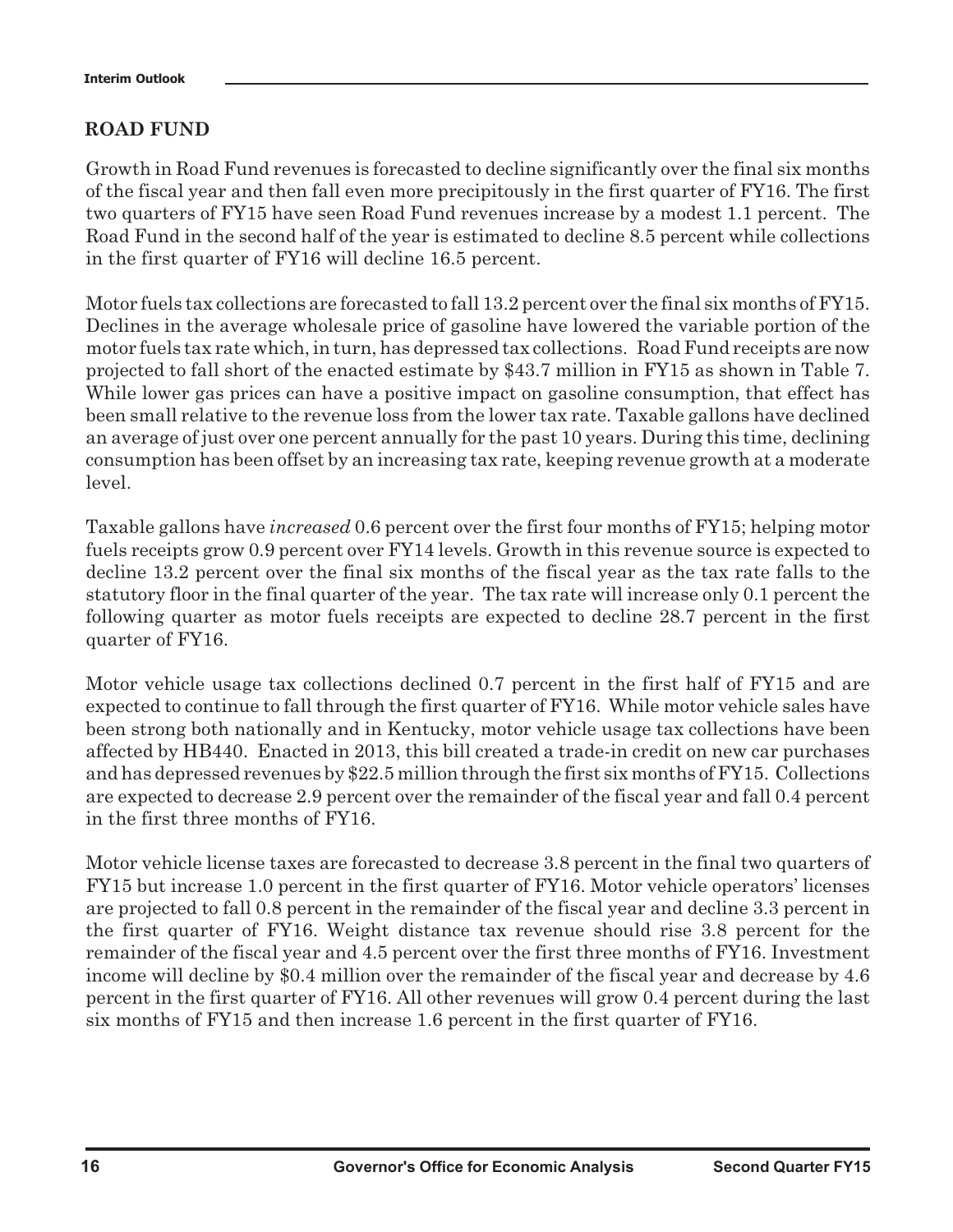|                         |         |        |                | \$ millions | Road Fund Interim Forecast |         |                     |         |                 |         |
|-------------------------|---------|--------|----------------|-------------|----------------------------|---------|---------------------|---------|-----------------|---------|
|                         |         |        | <b>FY15</b>    |             |                            |         | <b>FY15</b>         |         | <b>FY16</b>     |         |
|                         | Q1 & Q2 |        | Q3 & Q4        |             | <b>Full Year</b>           |         | <b>Official CFG</b> |         | Q1              |         |
|                         | Actual  | % Chg  | Estimate % Chg |             | <b>Estimate</b>            | % Chg   | <b>Estimate</b>     | \$ Diff | <b>Estimate</b> | % Chg   |
| <b>Motor Fuels</b>      | 462.4   | 0.9    | 371.6          | $-13.2$     | 834.0                      | $-5.9$  | 883.2               | $-49.2$ | 164.2           | $-28.7$ |
| Motor Vehicle Usage     | 215.5   | $-0.7$ | 219.5          | $-2.9$      | 435.0                      | $-1.8$  | 425.5               | 9.5     | 115.1           | $-0.4$  |
| Motor Vehicle License   | 40.6    | 11.0   | 62.8           | $-3.8$      | 103.4                      | 1.5     | 101.9               | 1.5     | 18.7            | 1.0     |
| Motor Vehicle Operators | 8.1     | 0.2    | 8.0            | $-0.8$      | 16.1                       | $-0.3$  | 16.7                | $-0.6$  | 4.1             | $-3.3$  |
| Weight Distance         | 40.5    | 4.8    | 39.7           | 3.8         | 80.2                       | 4.3     | 79.9                | 0.3     | 20.1            | 4.5     |
| Income on Investments   | 1.3     | 44.3   | 0.9            | $-69.8$     | 2.2                        | $-45.0$ | 3.1                 | $-0.9$  | 0.8             | $-4.6$  |
| Other                   | 16.4    | $-1.6$ | 15.7           | 0.4         | 32.1                       | $-0.7$  | 36.4                | $-4.3$  | 9.1             | 1.6     |
| <b>Road Fund</b>        | 784.9   | 1.1    | 718.1          | $-8.5$      | 1.503.0                    | $-3.7$  | 1.546.7             | $-43.7$ | 332.1           | $-16.5$ |

## **Table 7 Road Fund Interim Forecast**

l,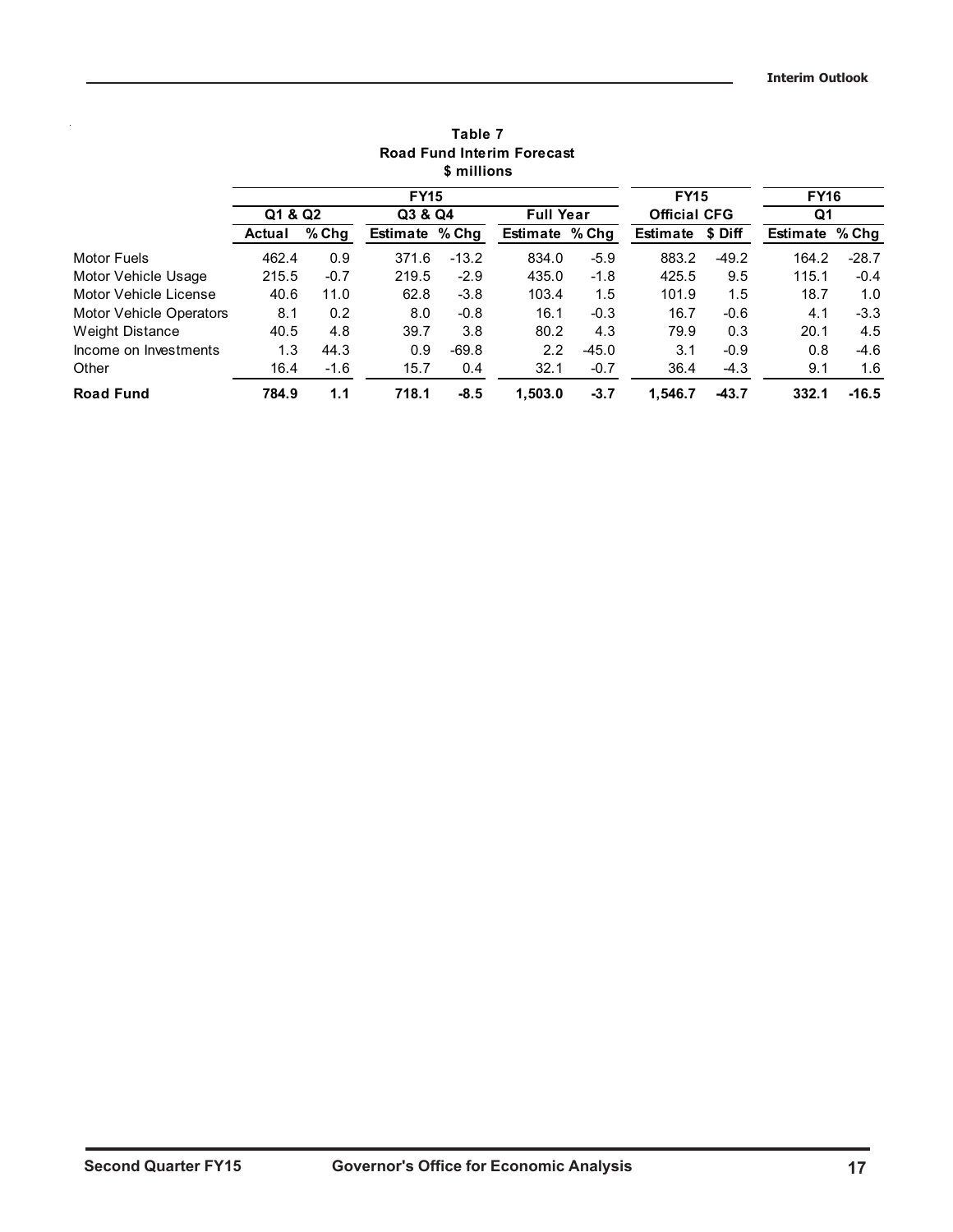## **NATIONAL ECONOMY**

As we enter the third quarter of FY15, the economic fundamentals are expected to continue over the next two calendar years. Real GDP is expected to grow at an average annual rate of 3.1 percent for the upcoming calendar year as compared to the 2.4 percent growth observed in calendar year 2014. For calendar 2016, growth is expected to continue at an annualized rate of 2.7 percent, providing the strongest two year period of expansion since the early 2000's.

The composition of the economic growth should remain relatively broad based. The one significant area of weakness will likely be exports. Slower economic growth for some of our important trading partners and a stronger dollar will result in net exports being a detraction from real GDP. The reduction in real GDP from net exports will be dominated by a reduction in the export of goods, which currently comprise approximately two-thirds of total real US exports. Import growth will also rise with continuing improvements in the economy and the stronger US dollar.

The labor market improvements of the previous quarters should continue as employers add approximately 200,000 jobs per month and the unemployment rate will continue to decline toward the five and one-half percent range. The improvements in the labor market, the plummeting price of gasoline, and continued improvements in consumer confidence have all combined to increase the forecasted level of real consumer expenditures.

According to the Department of Energy, gasoline prices across all grades are approximately \$1.40 lower than the prices observed at the beginning of FY15. These lower gasoline prices have helped real disposable income and consumer spending. As we enter the second half of FY15, real disposable income is expected to increase to a 3.3 percent growth rate, while real consumer spending is expected to increase to a 3.4 percent rate of growth.

The observed negatives to the decrease in oil and gasoline prices will be in the domestic investment sector. The drilling and mining sector accounts for approximately 15 percent of total equipment spending in the economy. Among non-residential structures, mining and petroleum account for approximately 30 percent of current spending. Based on the experiences of mid-2008 and 2009, when oil prices declined from\$132 to \$40 per barrel, the current declines in oil prices could be expected to result in significant reductions in structures and equipment investments in these sectors. However, the overall impact to the economy of the reduced cost of oil will be positive.

Lower energy prices will also help pull headline inflation lower for the remainder of FY15. Core inflation, which excludes many of the direct impacts of energy prices, should remain contained as the increase in employment has not lead to a significant growth in wages. The observed level of inflation is still below the Federal Reserve's target, and without clear signs of wage increases, the Federal Open Market Committee will continue to have a wide degree of latitude in normalizing short-term interest rates.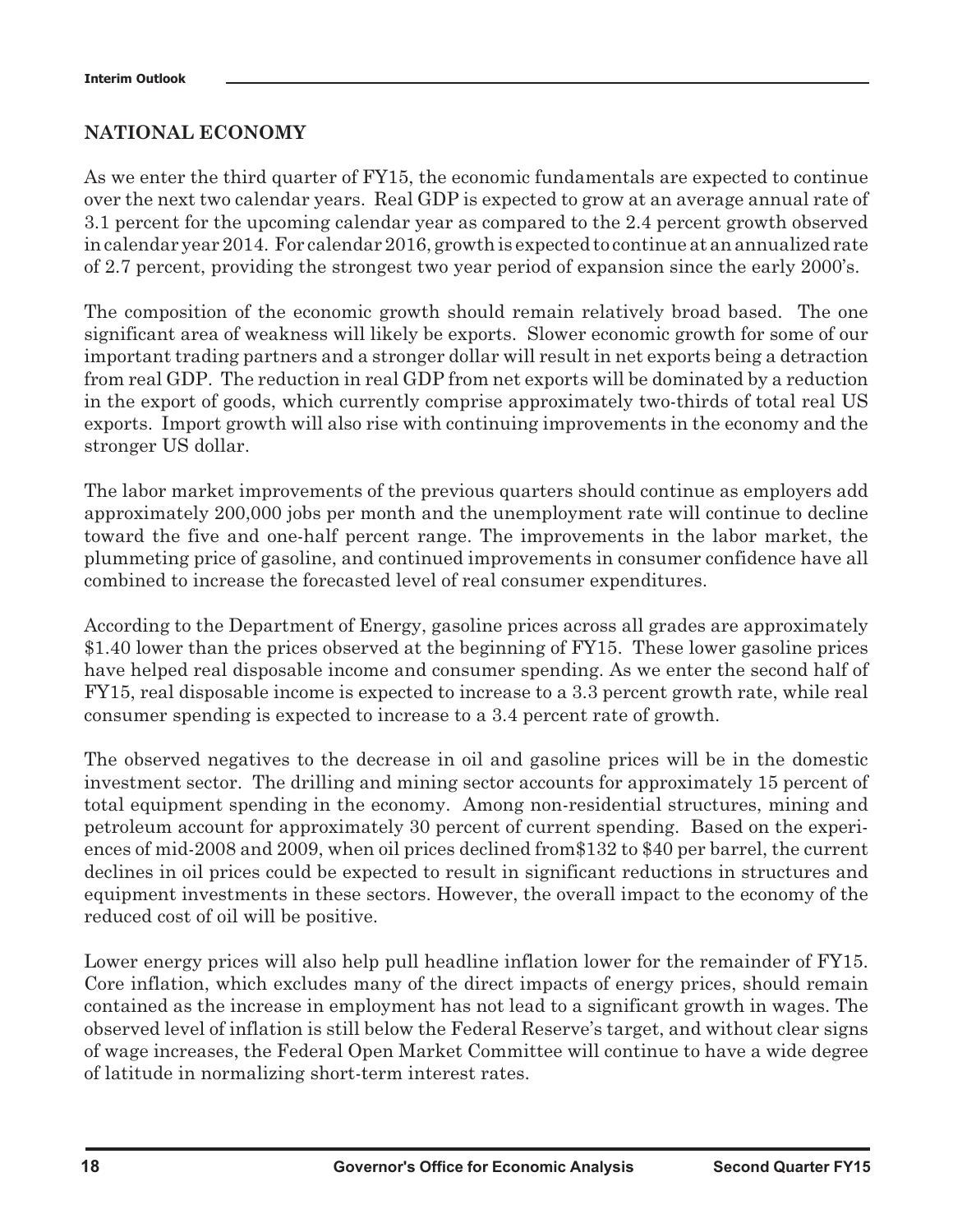## **KENTUCKY ECONOMY**

Just as employment increased steadily across the Commonwealth in calendar year 2014, the growth in employment will diminish as we reach a level closer to full employment. Table 9 projects total non-farm employment in Kentucky to grow 1.4 percent from the first quarter of FY15 through the first quarter of FY16, down from the rate of growth experienced over the previous four quarters.

While coal production in Western Kentucky increased in the second quarter for the first time in three years, the recent announcement of mine closings and layoffs in the area does not bode well for the future of coal output and employment. However, these mining losses are forecast to be more than offset by gains in goods producing and service providing industries (see Table 8).

Unemployment rates in several regions of the Bluegrass remain above the national average. The Cleveland and St. Louis branches of the Federal Reserve reported that among Kentucky's metropolitan statistical areas (MSAs) only employment growth in the Bowling Green and Lexington MSAs outpaced the national average. Employers surveyed in manufacturing and transportation complained of a shortage of qualified workers, which suggests we may soon see some wage increases in these sectors. Kentuckians' wage and salary growth is projected to grow at a faster pace of the U.S. as a whole over the next three quarters (see Table 9).

The Federal Reserve banks report from surveys that credit to non-corporate businesses remains tight in the region, dampening investment. Data indicate that households across the state are continuing to deleverage but all bankers surveyed expect loan demand to either remain the same or increase in the upcoming year, suggesting cautious optimism of investment growth going forward.

Gasoline prices will likely remain low in the near term, providing an increase in the real disposable income of consumers. The Cleveland Federal Reserve Bank reported that Kentucky's housing prices increased at a rate faster than the national average in the second quarter. These positive developments will likely result in increased consumer spending, which is important to the Commonwealth's revenue base since sales and use taxes make up 32 percent of the General Fund.

Regarding the risks to the forecast, the OSBD will pay close attention to the situations in Europe and Asia as well as the expected tightening of monetary policy by the Federal Reserve over the next year. As of October, Kentucky's exports were up 10 percent from 2013's staterecord high. As European economic conditions worsen and the dollar appreciates due to capital flight from distressed regions, states with a significant manufacturing presence will suffer. The Philadelphia Federal Reserve's Leading Index for Kentucky, which forecasts nearterm economic growth, fell in November to its lowest level since February, suggesting that some caution is warranted.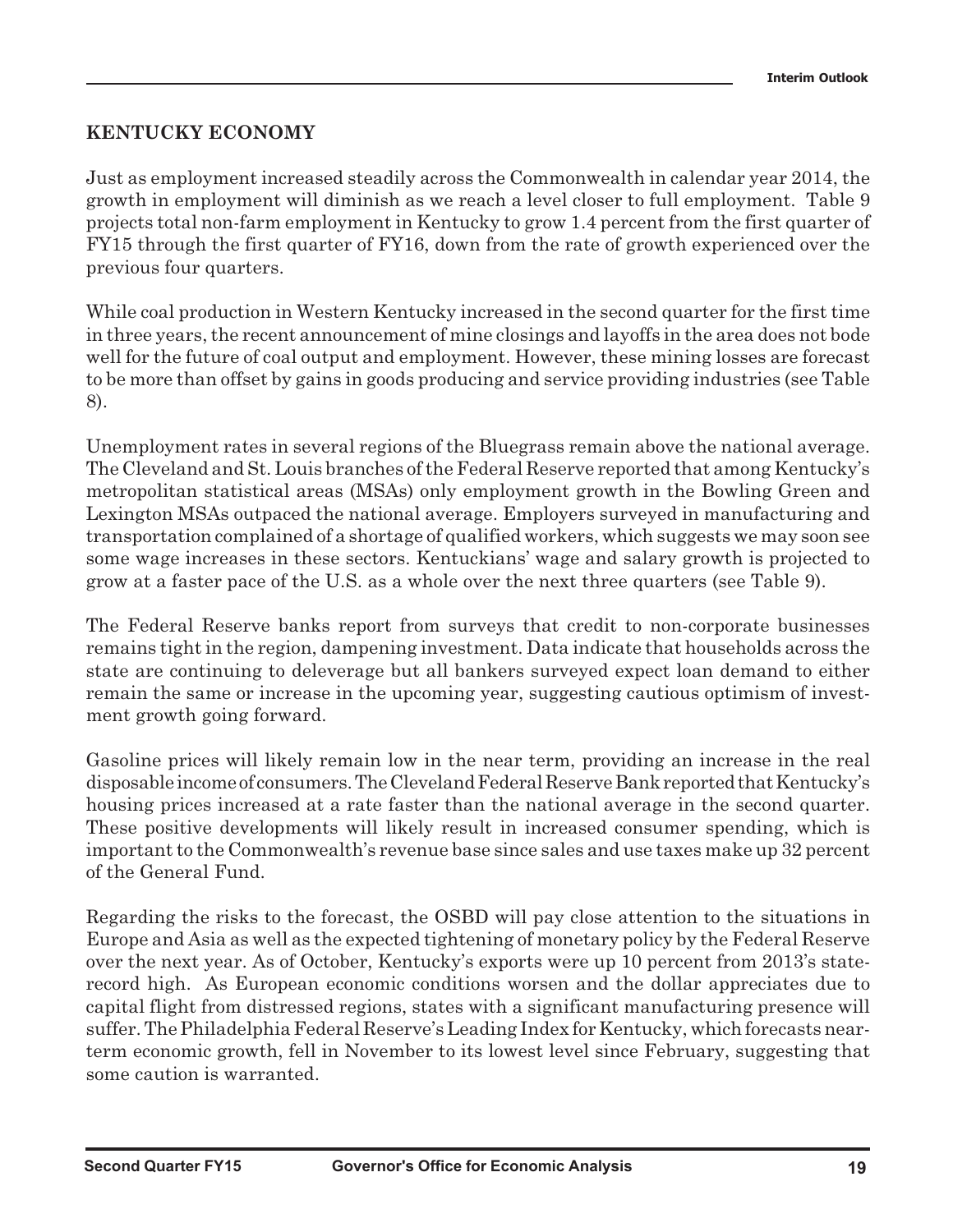|                                      |             | Q3 & Q4     |           |
|--------------------------------------|-------------|-------------|-----------|
|                                      | <b>FY15</b> | <b>FY14</b> | % Chg     |
| <b>United States</b>                 |             |             |           |
| Real GDP                             | 16,484.9    | 15,921.1    | 3.5       |
| Real Consumption                     | 11,251.1    | 10,878.4    | 3.4       |
| Real Investment                      | 2,834.7     | 2,646.0     | 7.1       |
| Real Govt. Expenditures              | 2,900.1     | 2,874.6     | 0.9       |
| <b>Real Exports</b>                  | 2,150.1     | 2,053.8     | 4.7       |
| Real Imports                         | 2,623.2     | 2,507.6     | 4.6       |
| Personal Income (\$ billions)        | 15,198.9    | 14,572.6    | 4.3       |
| Wages and Salaries (\$ billions)     | 7,702.9     | 7,365.8     | 4.6       |
| Inflation (% chg CPI)                | $-0.3$      | 1.7         | <b>NA</b> |
| Industrial Production Index (% chg)  | 4.1         | 3.8         | <b>NA</b> |
| Civilian Labor Force (millions)      | 157.3       | 155.7       | 1.0       |
| Total Non-farm Employment (millions) | 141.0       | 138.1       | 2.1       |
| Manufacturing Employment (millions)  | 12.2        | 12.1        | 1.2       |
| Unemployment Rate (%)                | 5.6         | 6.4         | NA.       |
| Kentucky                             |             |             |           |
| Personal Income (\$ millions)        | 171,598.8   | 163.841.6   | 4.7       |
| Wage & Salary (\$ millions)          | 85,051.8    | 80,621.3    | 5.5       |
| Non-farm Employment (thousands)      | 1,876.5     | 1,839.4     | 2.0       |
| Goods Producing (thousands)          | 314.4       | 310.1       | 1.4       |
| Service Providing (thousands)        | 1,222.6     | 1,190.5     | 2.7       |
| Government (thousands)               | 339.5       | 338.8       | 0.2       |

#### **Second Half of FY15 & FY14 Table 8 US and KY Economic Outlook**

Not Seasonally Adjusted. Real series are annual rate, billions of chained 2000 dollars. Components do not sum to GDP because they are annualized independently. Source: IHS Global Insight Inc., January 5, 2015 data release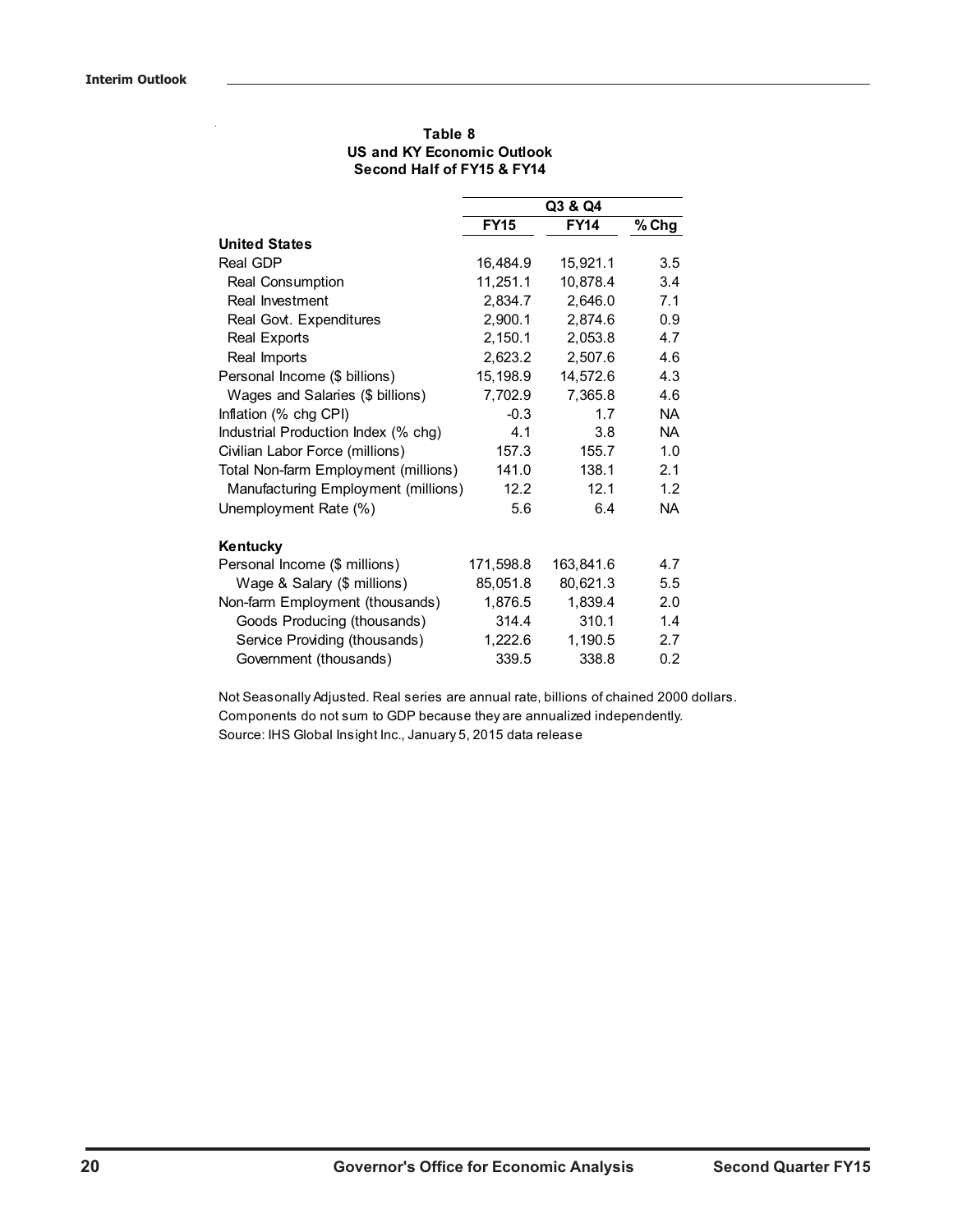|                                      | Q1          |             |           |  |  |
|--------------------------------------|-------------|-------------|-----------|--|--|
|                                      | <b>FY16</b> | <b>FY15</b> | % Chg     |  |  |
| <b>United States</b>                 |             |             |           |  |  |
| Real GDP                             | 16,643.1    | 16,205.6    | 2.7       |  |  |
| Real Consumption                     | 11,393.5    | 10,999.5    | 3.6       |  |  |
| Real Investment                      | 2,882.3     | 2,750.8     | 4.8       |  |  |
| Real Govt. Expenditures              | 2,907.2     | 2,911.9     | $-0.2$    |  |  |
| <b>Real Exports</b>                  | 2,173.8     | 2,104.0     | 3.3       |  |  |
| Real Imports                         | 2,686.4     | 2,535.3     | 6.0       |  |  |
| Personal Income (\$ billions)        | 15,425.1    | 14,792.1    | 4.3       |  |  |
| Wages and Salaries (\$ billions)     | 7,848.4     | 7,458.4     | 5.2       |  |  |
| Inflation (% chg CPI)                | 0.1         | 1.8         | <b>NA</b> |  |  |
| Industrial Production Index (% chg)  | 3.3         | 4.6         | <b>NA</b> |  |  |
| Civilian Labor Force (millions)      | 158.2       | 155.9       | 1.4       |  |  |
| Total Non-farm Employment (millions) | 142.1       | 139.2       | 2.0       |  |  |
| Manufacturing Employment (millions)  | 12.2        | 12.2        | 0.7       |  |  |
| Unemployment Rate (%)                | 5.5         | 6.1         | NA.       |  |  |
| Kentucky                             |             |             |           |  |  |
| Personal Income (\$ millions)        | 174,323.6   | 166,280.0   | 4.8       |  |  |
| Wage & Salary (\$ millions)          | 86,819.2    | 81,588.1    | 6.4       |  |  |
| Non-farm Employment (thousands)      | 1,887.4     | 1,861.8     | 1.4       |  |  |
| Goods Producing (thousands)          | 315.6       | 312.2       | 1.1       |  |  |
| Service Providing (thousands)        | 1,232.3     | 1,211.4     | 1.7       |  |  |
| Government (thousands)               | 339.5       | 338.2       | 0.4       |  |  |

#### **First Quarter of FY16 & FY15 Table 9 US and KY Economic Outlook**

Not Seasonally Adjusted.

Source: IHS Global Insight, Inc. and the Kentucky Governor's Office for Economic Analysis MAK model, January 2015.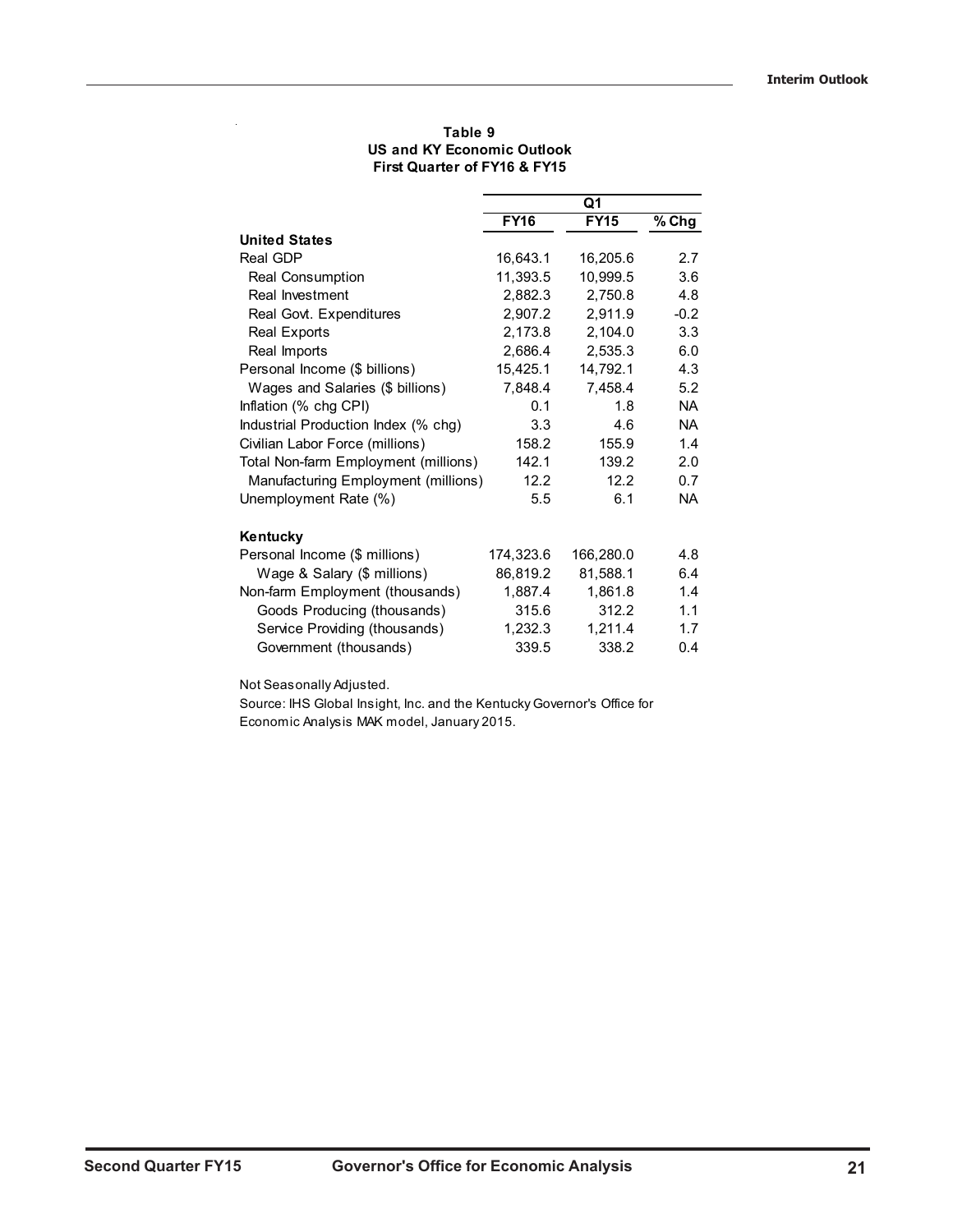## **APPENDIX**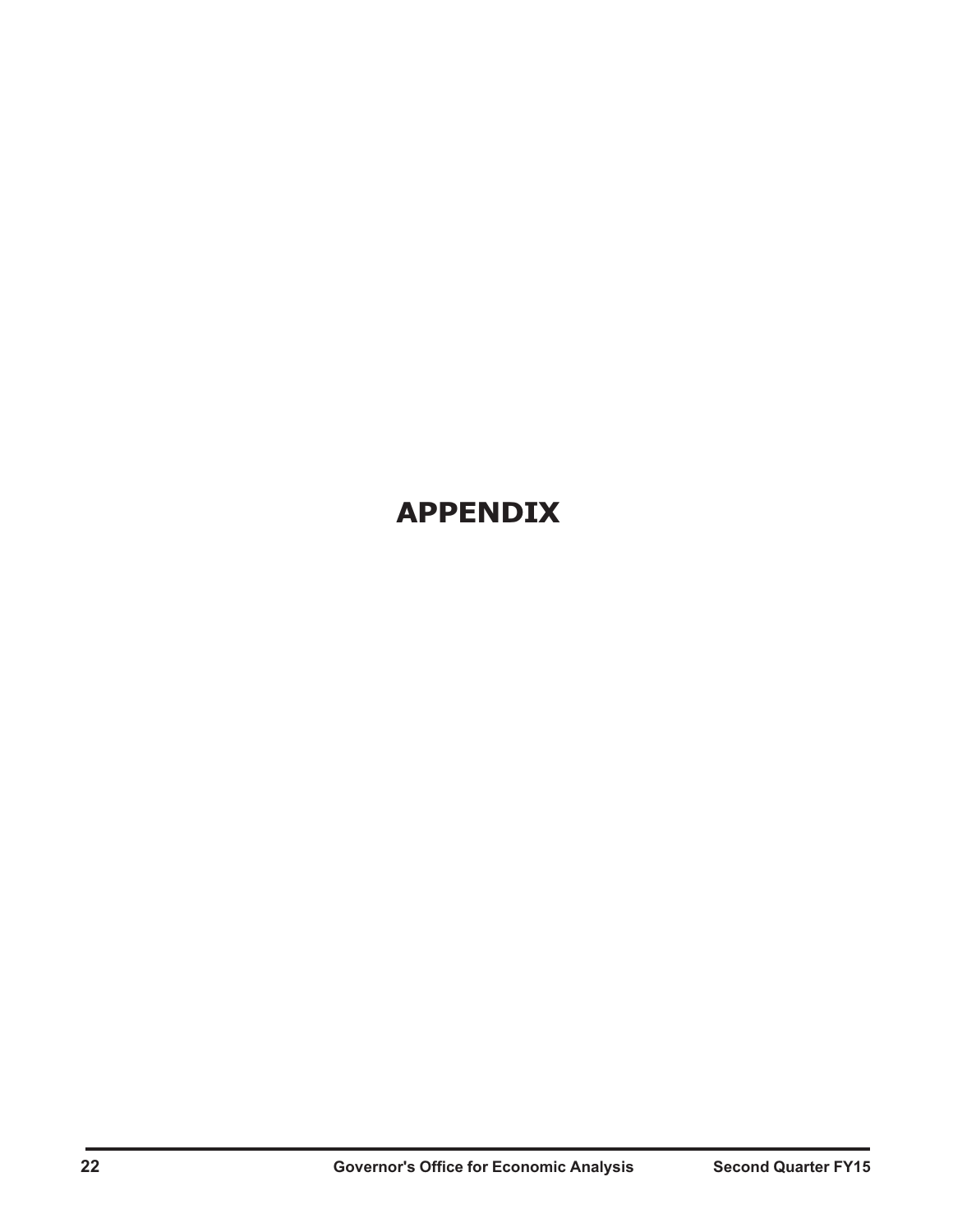### **KENTUCKY STATE GOVERNMENT - GENERAL FUND REVENUE**

|                                        | <b>Second Quarter</b><br>FY 2015 | <b>Second Quarter</b><br>FY 2014 | %<br>Change | Year-To-Date<br>FY 2015 | Year-To-Date<br>FY 2014 | %<br>Change |
|----------------------------------------|----------------------------------|----------------------------------|-------------|-------------------------|-------------------------|-------------|
| <b>TOTAL GENERAL FUND</b>              | \$2,578,896,689                  | \$2,438,080,950                  | 5.8%        | \$4,877,338,778         | \$4,712,452,320         | 3.5%        |
| <b>Tax Receipts</b>                    | \$2,478,113,500                  | \$2,340,838,345                  | 5.9%        | \$4,693,479,311         | \$4,540,308,446         | 3.4%        |
| <b>Sales and Gross Receipts</b>        | \$942,205,296                    | \$900,219,850                    | 4.7%        | \$1,893,971,565         | \$1,826,133,520         | 3.7%        |
| <b>Beer Consumption</b>                | 1,410,147                        | 1,569,970                        | $-10.2%$    | 3,113,203               | 3,215,611               | $-3.2%$     |
| <b>Beer Wholesale</b>                  | 13,451,751                       | 14,873,627                       | $-9.6%$     | 29,642,833              | 30,503,617              | $-2.8%$     |
| <b>Cigarette</b>                       | 55,054,332                       | 57,852,292                       | $-4.8%$     | 112,315,711             | 117, 173, 478           | $-4.1%$     |
| <b>Distilled Spirits Case Sales</b>    | 33,557                           | 31,764                           | 5.6%        | 65,634                  | 63,174                  | 3.9%        |
| <b>Distilled Spirits Consumption</b>   | 3,112,288                        | 2,848,885                        | 9.2%        | 6,166,887               | 5,866,406               | 5.1%        |
| <b>Distilled Spirits Wholesale</b>     | 9,311,440                        | 8,559,652                        | 8.8%        | 17,825,011              | 16,659,286              | 7.0%        |
| <b>Insurance Premium</b>               | 10,679,113                       | 9,777,066                        | 9.2%        | 44,704,759              | 43,326,674              | 3.2%        |
| Pari-Mutuel                            | 726,041                          | 9,884                            | 7245.8%     | 1,379,775               | 842,097                 | 63.8%       |
| Race Track Admission                   | 71,647                           | 11,722                           | 511.2%      | 145,963                 | 105,115                 | 38.9%       |
| Sales and Use                          | 822,369,543                      | 779,032,215                      | 5.6%        | 1,626,908,119           | 1,557,141,336           | 4.5%        |
| <b>Wine Consumption</b>                | 762,400                          | 625,357                          | 21.9%       | 1,472,455               | 1,403,423               | 4.9%        |
| <b>Wine Wholesale</b>                  | 4,298,068                        | 3,872,764                        | 11.0%       | 8,055,116               | 7,358,774               | 9.5%        |
| <b>Telecommunications Tax</b>          | 15,748,596                       | 15,860,431                       | $-0.7%$     | 31,442,383              | 31,843,724              | $-1.3%$     |
| ΟTP                                    | 5,175,697                        | 5,297,528                        | $-2.3%$     | 10,732,714              | 10,633,052              | 0.9%        |
| Floor Stock Tax                        | 678                              | (3,307)                          | ---         | 1,001                   | (2,246)                 |             |
|                                        |                                  |                                  |             |                         |                         |             |
| <b>License and Privilege</b>           | \$101,201,888                    | \$111,166,911                    | $-9.0%$     | \$206,269,750           | \$225,946,967           | $-8.7%$     |
| Alc. Bev. License Suspension           | 93,350                           | 77,073                           | 21.1%       | 220,430                 | 163.265                 | 35.0%       |
| Coal Severance                         | 48,777,013                       | 52,765,189                       | $-7.6%$     | 97,550,789              | 104,093,800             | $-6.3%$     |
| Corporation License                    | 218,884                          | 147,080                          | 48.8%       | 303,930                 | 404,718                 | $-24.9%$    |
| Corporation Organization               | 32,106                           | 12,562                           | 155.6%      | 37,591                  | 20,777                  | 80.9%       |
| <b>Occupational Licenses</b>           | 29,883                           | 26,371                           | 13.3%       | 72,907                  | 70,606                  | 3.3%        |
| <b>Oil Production</b>                  | 3.299.742                        | 3,005,711                        | 9.8%        | 6,563,078               | 6,458,483               | 1.6%        |
| Race Track License                     | 143,350                          | 40,150                           | 257.0%      | 238,350                 | 135,150                 | 76.4%       |
| <b>Bank Franchise Tax</b>              | 306,477                          | 1,086,653                        | $-71.8%$    | (16, 159)               | 2,266,310               | $---$       |
| <b>Driver License Fees</b>             | 161,256                          | 158,917                          | 1.5%        | 351,707                 | 321,642                 | 9.3%        |
| Mnerals Severance                      | 4,075,213                        | 4,255,603                        | $-4.2%$     | 8,575,460               | 8,876,584               | $-3.4%$     |
| Natural Gas Severance                  |                                  |                                  | 30.5%       | 9,343,509               |                         | 1.7%        |
|                                        | 5,518,119                        | 4,227,670<br>45,363,932          | $-15.0%$    | 83,028,158              | 9,191,167<br>93,944,464 | $-11.6%$    |
| <b>Limited Liability Entity</b>        | 38,546,495                       |                                  |             |                         |                         |             |
| Income                                 | \$1,091,384,971                  | \$1,005,247,371                  | 8.6%        | \$2,184,739,846         | \$2,087,219,438         | 4.7%        |
| Corporation                            | 96,849,356                       | 79,937,486                       | 21.2%       | 208,854,950             | 230,645,842             | $-9.4%$     |
| Individual                             | 994,535,615                      | 925,309,885                      | 7.5%        | 1,975,884,896           | 1,856,573,595           | 6.4%        |
| <b>Property</b>                        | \$325.790.623                    | \$306,218,252                    | 6.4%        | \$370,430,077           | \$362,031,669           | 2.3%        |
| <b>Building &amp; Loan Association</b> | 0                                | 0                                | ---         | (498, 150)              | 5,753                   | ---         |
| General - Real                         | 185, 129, 144                    | 180,090,664                      | 2.8%        | 184,469,693             | 180,119,270             | 2.4%        |
| General - Tangible                     | 104,718,165                      | 92,732,008                       | 12.9%       | 131, 191, 308           | 121,606,849             | 7.9%        |
| <b>Omitted &amp; Delinquent</b>        | 1,745,375                        | 3,672,123                        | $-52.5%$    | 6.033.049               | 11,015,249              | $-45.2%$    |
| <b>Public Service</b>                  | 33,424,080                       | 29,122,433                       | 14.8%       | 48,380,070              | 44,058,575              | 9.8%        |
| Other                                  | 773,859                          | 601,023                          | 28.8%       | 854,106                 | 5,225,972               | $-83.7%$    |
| Inheritance                            | \$10,825,332                     | \$10,441,893                     | 3.7%        | \$25,785,961            | \$24,076,572            | 7.1%        |
| <b>Miscellaneous</b>                   | \$6,705,390                      | \$7,544,068                      | $-11.1%$    | \$12,282,111            | \$14,900,280            | $-17.6%$    |
| <b>Legal Process</b>                   | 3,915,875                        | 4,171,502                        | $-6.1%$     | 7,531,125               | 8,105,173               | $-7.1%$     |
| T. V. A. In Lieu Payments              | 2,789,515                        | 3,372,174                        | $-17.3%$    | 4,747,082               | 6,794,715               | $-30.1%$    |
| Other                                  | 0                                | 392                              | $-100.0\%$  | 3,904                   | 392                     | 895.8%      |
| <b>Nontax Receipts</b>                 | \$100,391,601                    | \$96,509,590                     | 4.0%        | \$182,960,060           | \$170,906,459           | 7.1%        |
| Departmental Fees                      | 3.808.778                        | 4,568,134                        | $-16.6%$    | 7,164,730               | 8,220,362               | $-12.8%$    |
| <b>PSC Assessment Fee</b>              | 460                              | 449,640                          | $-99.9%$    | 14,671,653              | 14,699,356              | $-0.2%$     |
| <b>Fines &amp; Forfeitures</b>         | 5,416,734                        | 5,927,654                        | $-8.6%$     | 11,119,926              | 12, 137, 638            | $-8.4%$     |
| Income on Investments                  | (236, 922)                       | (542, 436)                       | ---         | (392, 431)              | (698, 437)              | ---         |
| Lottery                                | 57,500,000                       | 54,639,743                       | 5.2%        | 109,500,000             | 103, 139, 743           | 6.2%        |
| Sale of NO <sub>x</sub> Credits        | 12,000                           | 9,438                            | 27.2%       | 27,594                  | 48,438                  | $-43.0%$    |
| Mscellaneous                           |                                  |                                  |             |                         |                         |             |
|                                        | 33,890,551                       | 31,457,417                       | 7.7%        | 40,868,589              | 33,359,359              | 22.5%       |